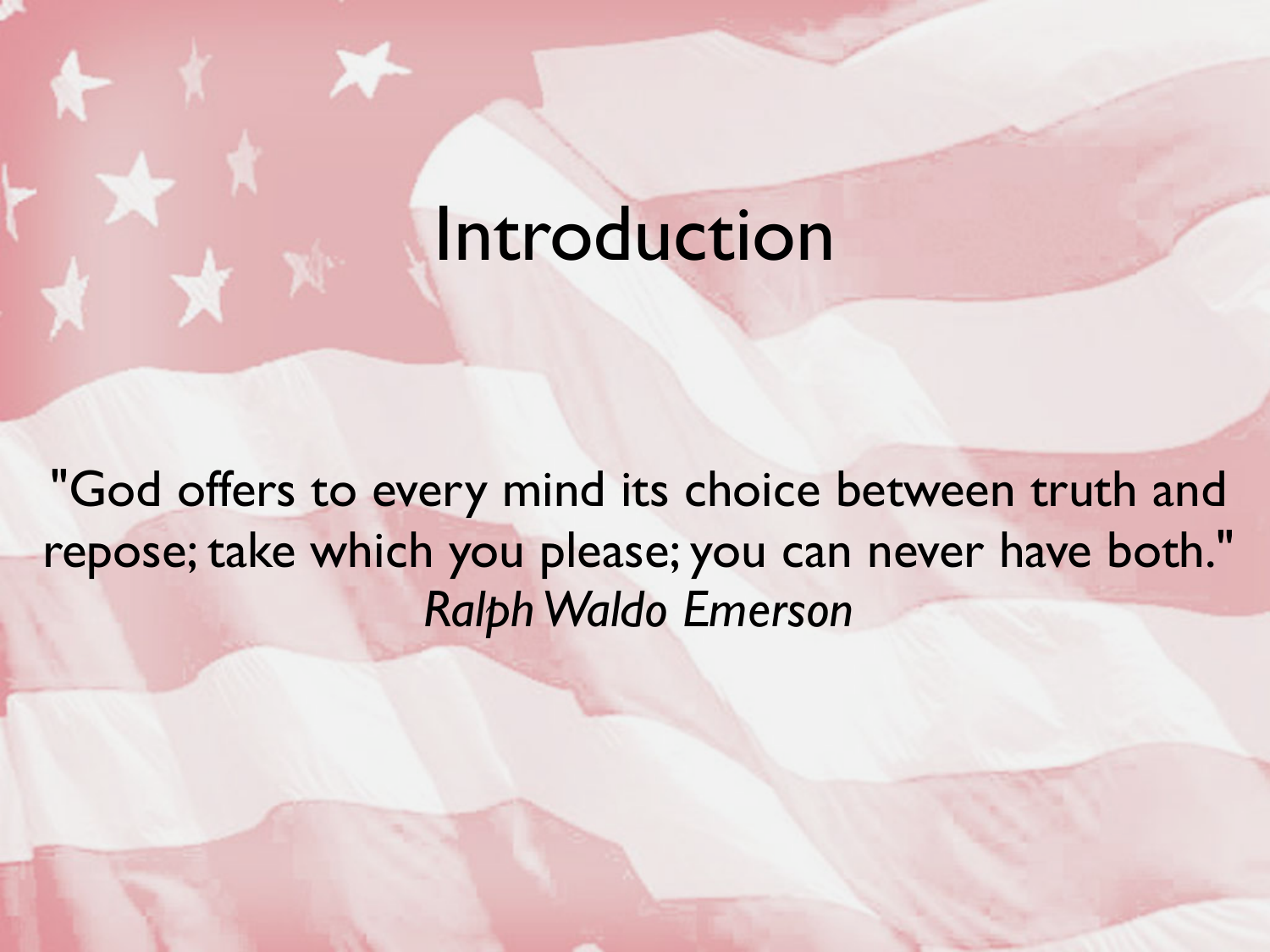### What is a conspiracy?

- con•spir•a•cy: an agreement to perform together an illegal, wrongful, or subversive act.
- con•spir•a•cy theo•ry: 1.A theory seeking to explain a disputed case or matter as a plot by a secret group or alliance rather than an individual or isolated act.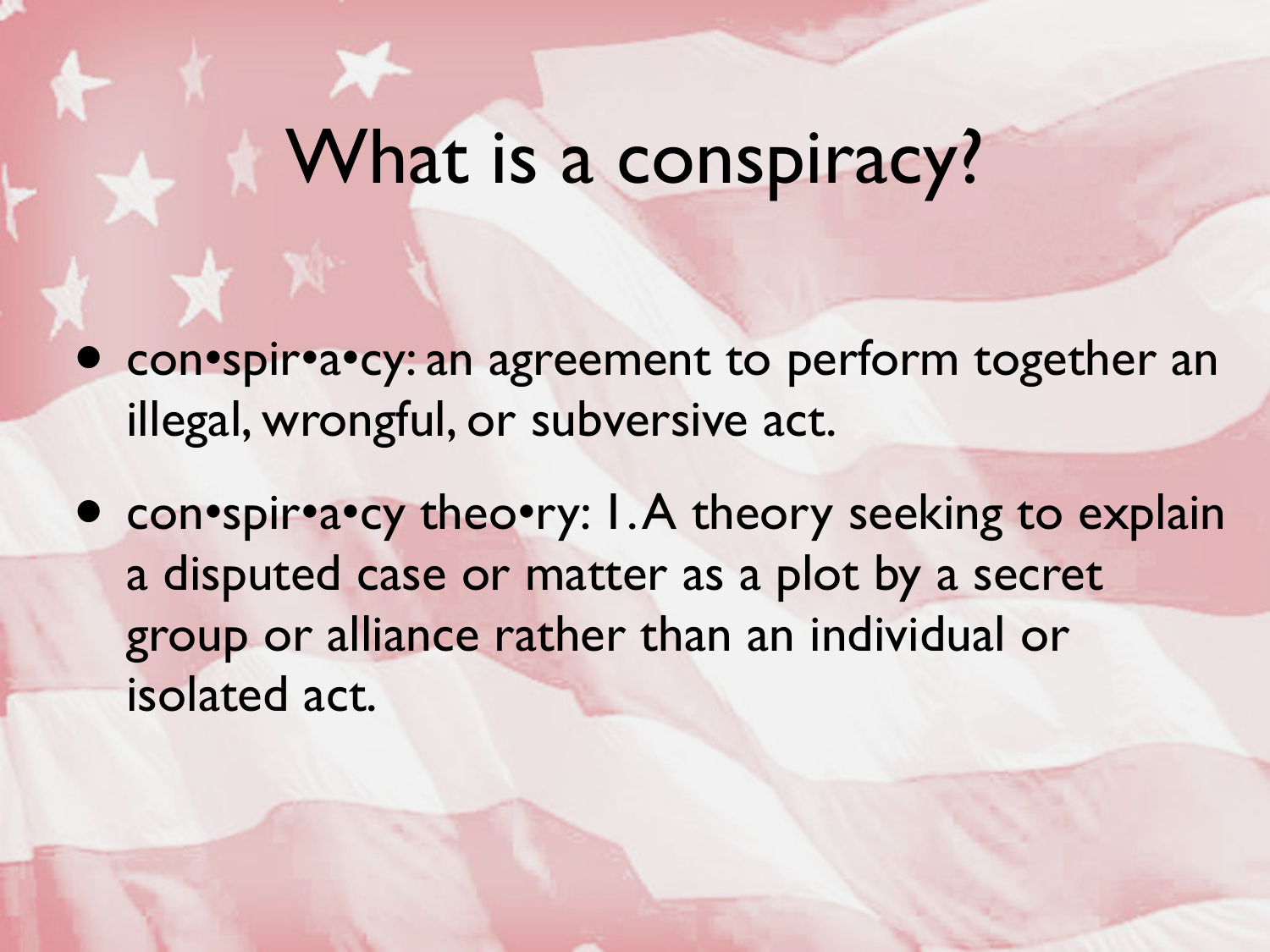#### What is conspiracy? (cont'd)

• con•spir•a•cy theo•ry: 2. a code phrase that means,"I don't want to consider the implications of what you're telling me. "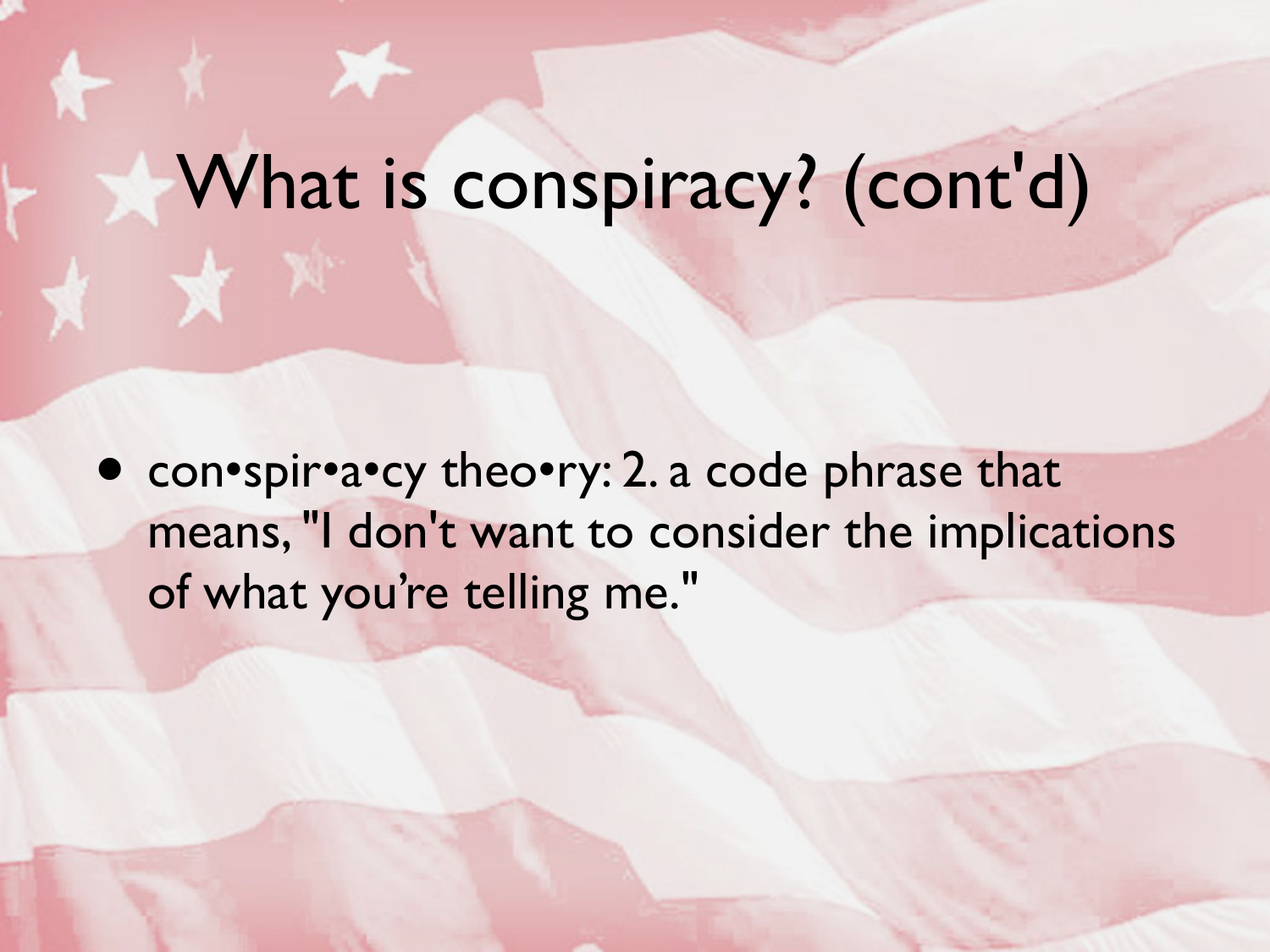### Examples of historical conspiracies

- 1.Abraham Lincoln on Stephen, Franklin, Roger, and James
- 2. Pearl Harbor
- 3.The assassination of President Kennedy
- 4. Operation Northwoods
- 5. October Surprise
- 6. Iran-Contra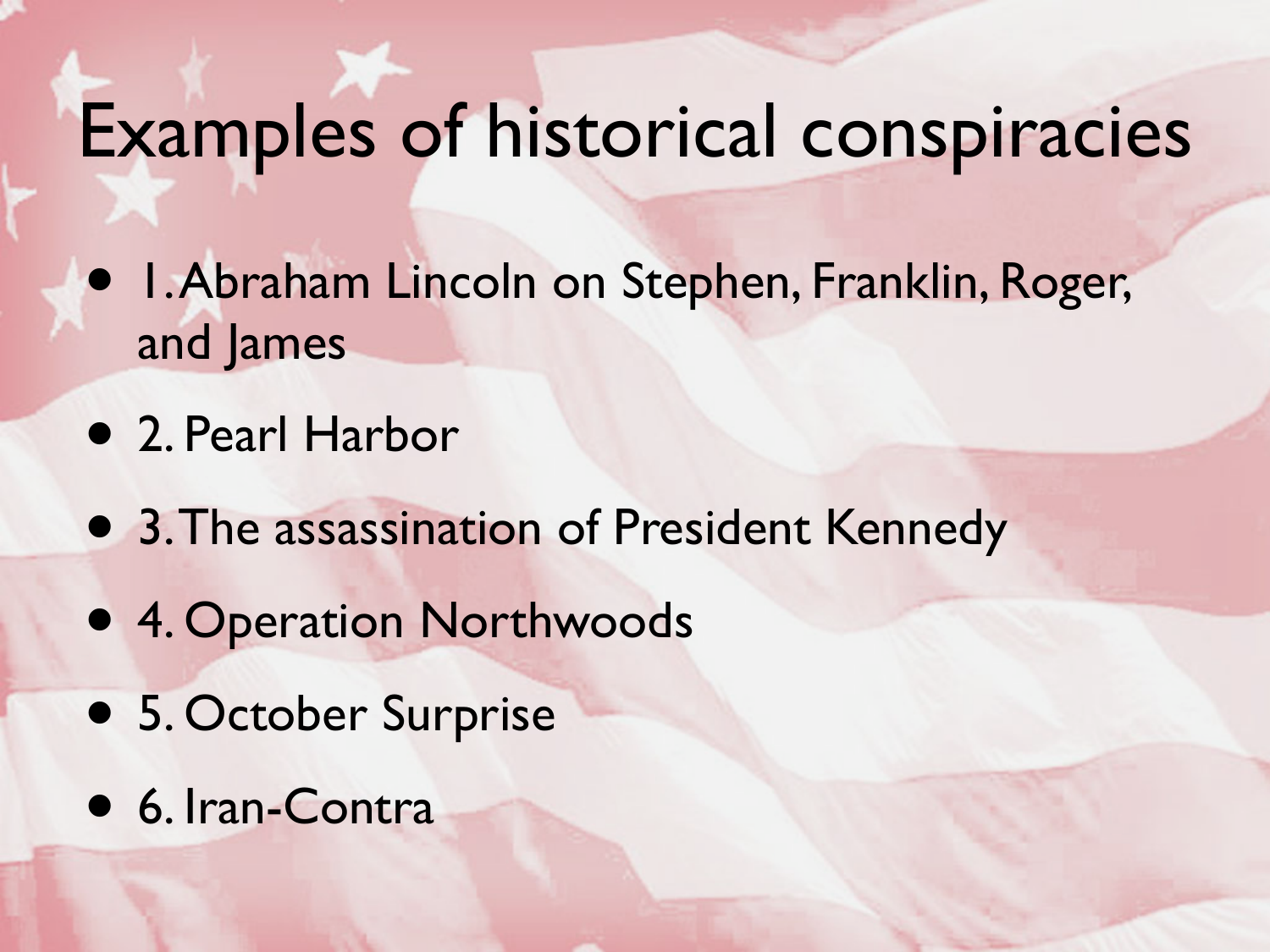### 1.Abraham Lincoln

- Lincoln, speaking on the subject of the political maneuvering in the era of the Dred Scott decision, wrote in his famous speech, A House Divided:
	- "We cannot absolutely know that all these exact adaptations are the result of preconcert. But when we see a lot of framed timbers, different portions of which we know have been gotten out at different times and places and by different workmen... and when we see these timbers joined together, and see they exactly make the frame of a house or a mill, all the tenons and mortices exactly fitting, and all the lengths and proportions of the different pieces exactly adapted to their respective places, and not a piece too many or too few... in such a case, we find it impossible not to believe that [they] all understood one another from the beginning, and all worked upon a common plan or draft drawn up before the first blow was struck."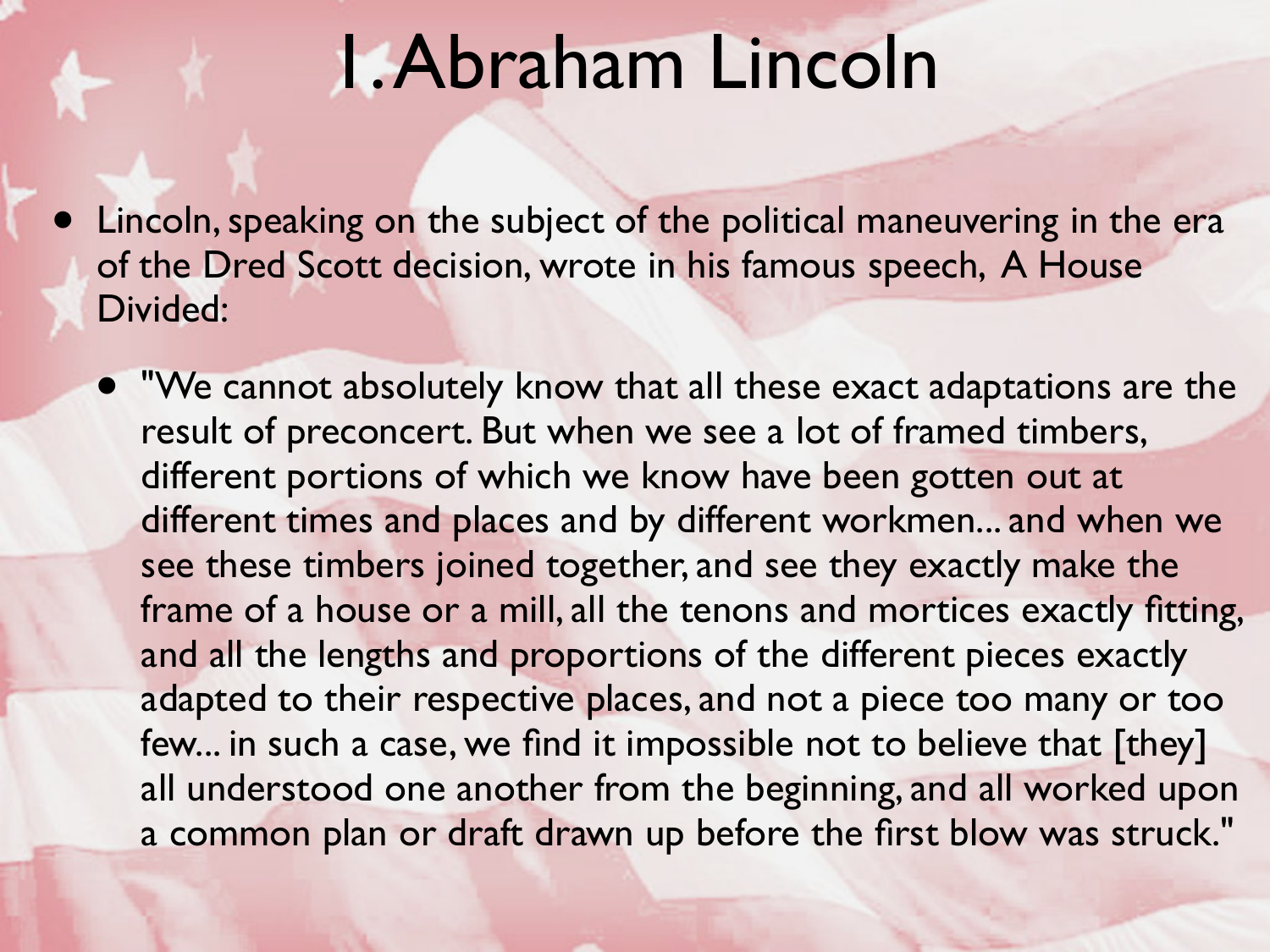# 1.Abraham Lincoln (cont'd)



- In other words, Lincoln was a conspiracy theorist.
- Lincoln also makes an important point: conspiracies are often discernible only by examining a wide range of evidence, and observing how it all fits together.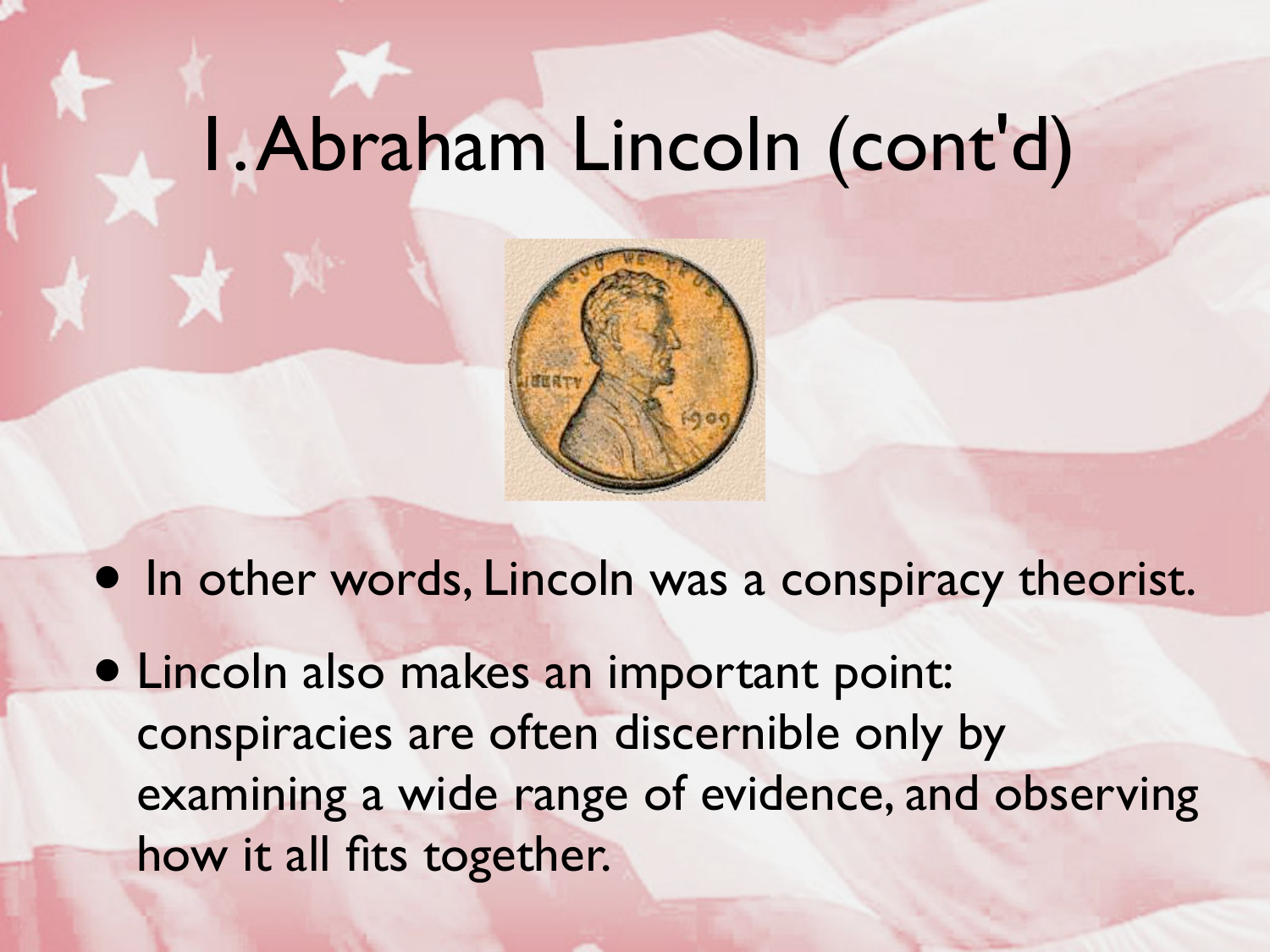## 2. Pearl Harbor

- The Japanese fleet attacked Pearl Harbor on Dec. 7th, 1941. According to the official story, it was a surprise attack. However,
	- Japanese cables were routinely decrypted before December 7th, 1941.
	- The McCollum memo detailed eight steps necessary to force a Japanese attack on the U.S.; Roosevelt implemented all eight.
	- Admiral Kimmel was ordered not to conduct a routine training exercise that likely would have led to detection of the impending attack.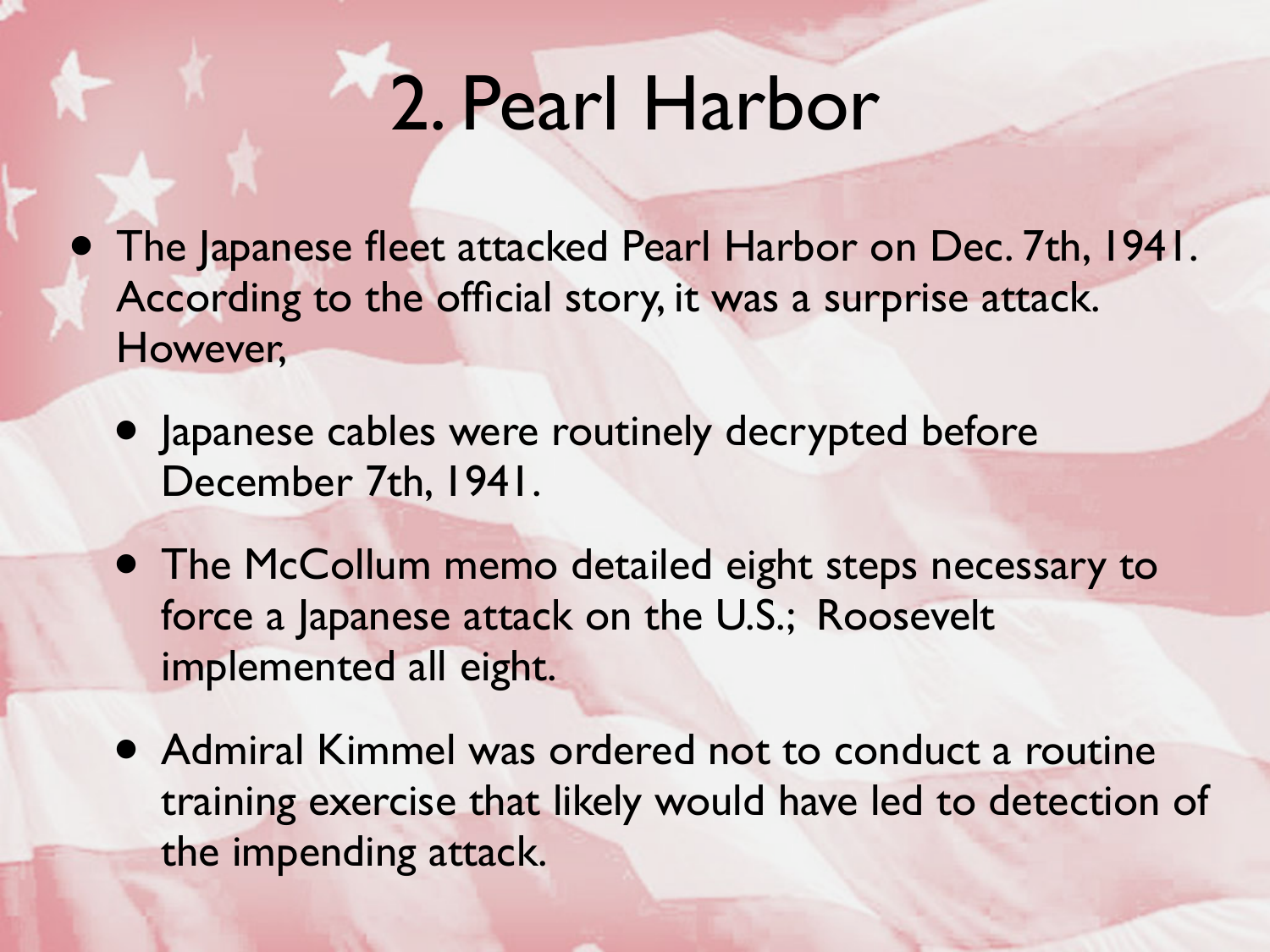

ALREADY IN THE THEATER OF OPERATIONS. F. A CONSIDERABLE DUTCH NAVAL FORCE IS IN THE ORIENT THAT WOULD BE OF VALUE IF ALLIED TO U.S.

A CONSIDERATION OF THE FOREGOING LEADS TO THE CONCLUSION THAT PROMPT ASSRESSIVE NAVAL ACTION AGAINST JAPAN BY THE UNITED STATES WOULD RENDER JAPAN INCAPABLE OF AFFORDING ANY HELP TO GERMANY AND ITALY IN THEIR ATTACK ON ENGLAND AND THAT JAPAN ITSELF WOULD BE FACED WITH A SITUATION IN WHICH HER NAVY GOULD BE FORGED TO FIGHT ON HOST UNFAVORABLE TERMS OR ACCEPT FAIRLY EARLY COLLAPSE OF THE COUNTRY THROUGH THE FORCE OF BLOCKADE. A PROUPT AND EARLY DECLARATION OF WAR AFTER ENTERING INTO SUIT-ABLE ARRANGEMENTS WITH ENGLAND AND HOLLAND, WOULD BE MOST EFFECTIVE IN BRINGING ABOUT THE EARLY COLLAPSE OF JAPANS AND THUS ELEIMINATING OUR ENEMY IN THE PACIFIC BEFORE GERMANY AND ITALY COULD STRIKE AT US EFFECTIVELY. FURTHERMORE, ELIMINATION OF JAPAN MUST SURELY STRENGTHEN BRITAIN'S POSITION AGAINST GERMANY AND ITALY AND, IN ADDITION, SUCH ACTION WOULD INCREASE THE CONFIDENCE AND SUPPORT OF ALL NATIONS WHO TEND TO BE FRIENDLY TOWARDS US.

IT IS NOT BELIEVED THAT IN THE PRESENT STATE OF POLITICAL OPINION THE UNITED STATES COVERNMENT IS CAPABLE OF DECLARING WAR AGAINST JAPAN WITHOUT MORE ADOS AND IT IS BARELY POSSIBLE THAT VIGOROUS ACTICH ON OUR PART MIGHT LEAD THE JAPANESE TO BOOSFY THEIR ARTITUDE. THEREFORE, THE FOLLOWING COURSE OF ACTION IS SUGGESTED:

- A. MAKE AN ARRANGEMENT WITH BRITAIN FOR THE USE OF SRITISH BASES IN THE PACIFIC, PARTICULARLY SINGAGPORE.
- B. MAKE AN ARRANGEMENT WITH HOLLAND FOR THE USE OF BASE FACILITIES AND ACQUISITION OF SUPPLIES IN THE DUTCH EAST INDIES.
- C. GIVE ALL POSSIBLE AID TO THE CHINESE GOVERNMENT OF C<sub>H</sub>IANG-KAI-SHEK.
- D. SENG A DIVISION OF LONG RANGE HEAVY CRUISERS TO THE ORIENT, PHILIPPINES, OR SINGAPORE.
- E. SENG TWO DIVISIONS OF SUBMARINES TO THE ORIENT.
- F. KEEP THE MAIN STRENGTH OF THE U.S. FLEET NOW IN THE PACIFIC IN THE VICINITY OF THE HAWAIIAN ISLANDS.
- G. INSIST THAT THE DUTCH REFUSE TO GRANT JAPANESE DEMANDS FOR UNDUE ECONOMIC CONCESSIONS, PARTI-CULARLY 01%.
- H. COMPLETELY EMBARGO ALL U.S. TRADE WITH JAPAN, IN COLLABORATION WITH A SIMILAR EMBARGO IMPOSED BY THE BRITISH EMPIRE.

IO<sub>PC</sub>Y **IF BY THESE MEANS JAPAN COULD BE LED TO COMMIT AN**<br>OVERTIOF WAR, SO MUCH THE BETTER, AT ALL EVENTS WE MUST BE FULLY IF BY THESE MEANS JAPAN COULD BE LED TO COMMIT AN PREPARED TO ACCEPT THE THREAT OF WAR.

 $CC=CP-16$  $0 + - 16 - F$ FILE

A.H. MCCOLLUM /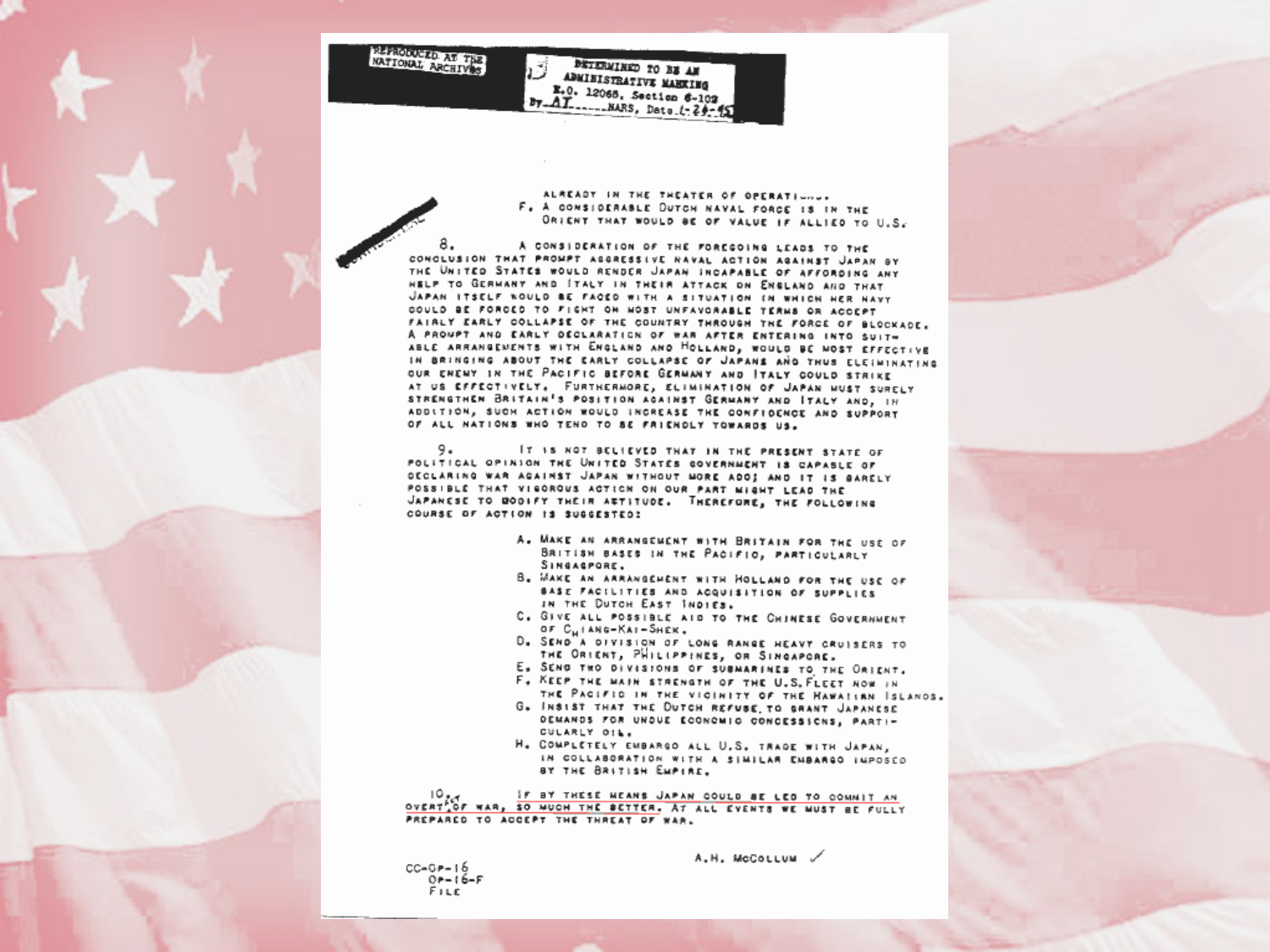### 2. Pearl Harbor (cont'd)

• Robert Stinnett details these and many other facts that he painstakingly gathered over a period of 50 years through the Freedom of Information Act and published in a book called "Day of Deceit."

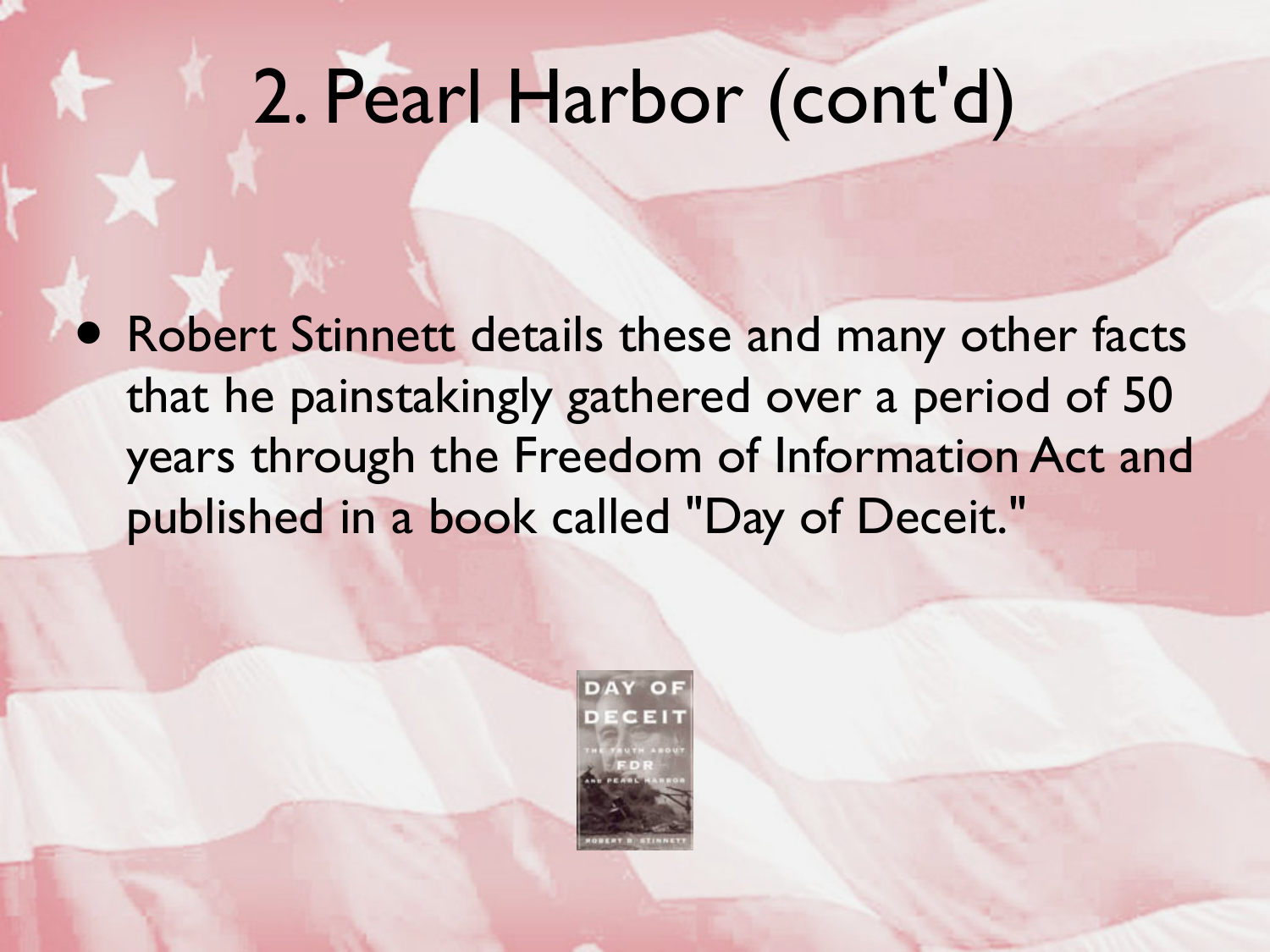# 3.The Assassination of President Kennedy

- Forty years after the tragedy, an ABC News poll in November 2003 found that 70% of Americans believe that the government's version of the assassination is incomplete or untrue.
- The House Select Commitee on Assassinations (1979) concluded that John F. Kennedy was the victim of a conspiracy based on the recording of the gunshots fired in Dealey Plaza, captured over a police radio.A total of 7 impulses were caught on the tape, but citing budgetary constraints, the HSCA only had 4 of them analysed. The analysis concluded that all 4 were gunshots, two of them occuring within 1/2 a second of each other, too close to be fired by one man.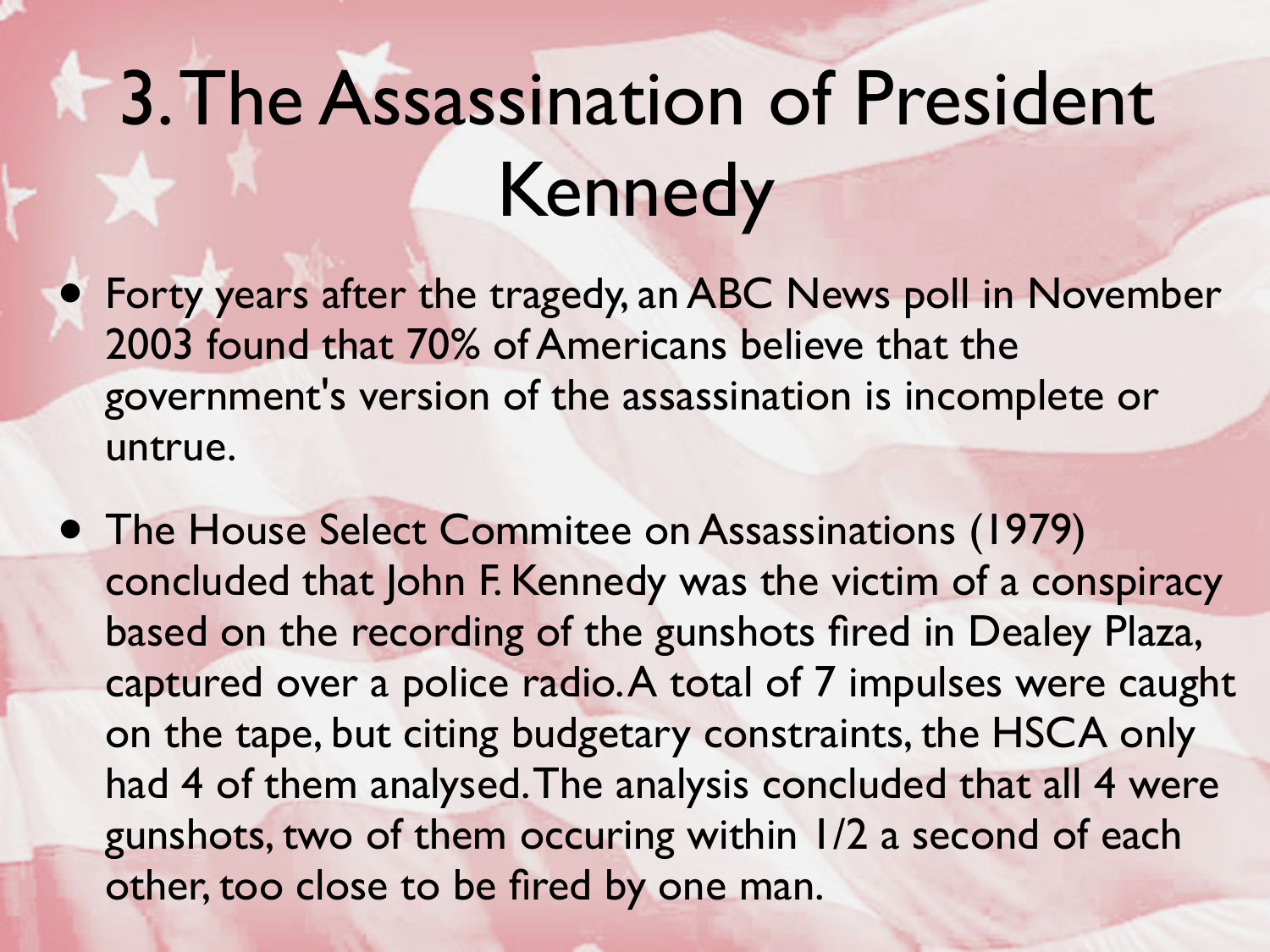# 3.The Assassination of President Kennedy (cont'd)

- One thing that has emerged from 40 years of Kennedy conspiracy theory: the *why* is just as important as the *how*.
- Another observation is that even when events happen right in front of everyone, there is seldom agreement on what really happened.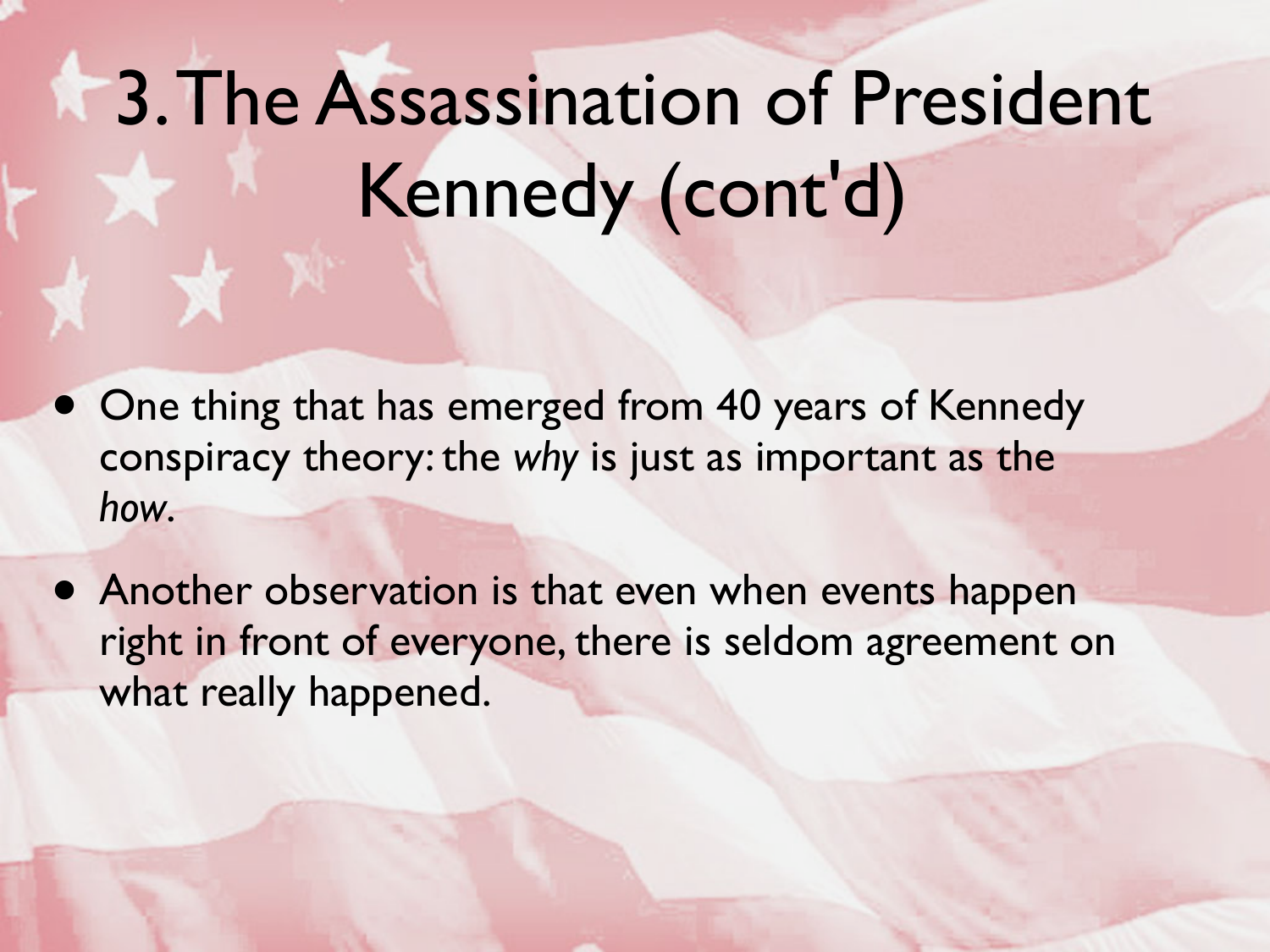## 4. Operation Northwoods

- Plan proposed by General Lyman Lemnitzer in March 1962
- Called for the U.S. to stage a series of provocative incidents in order to provide a pretext for declaring war on Cuba
- Among the proposed actions were these:
	- a. Blow up a Navy ship in Guantanamo Bay, and blame it on Cuba
	- b.American pilots would impersonate the Cuban Air Force, and drop incendiary bombs on a third nation such as the Dominican Republic
	- c. Create an incident in which a civil airliner would appear to be shot down and blamed on the Cuban air force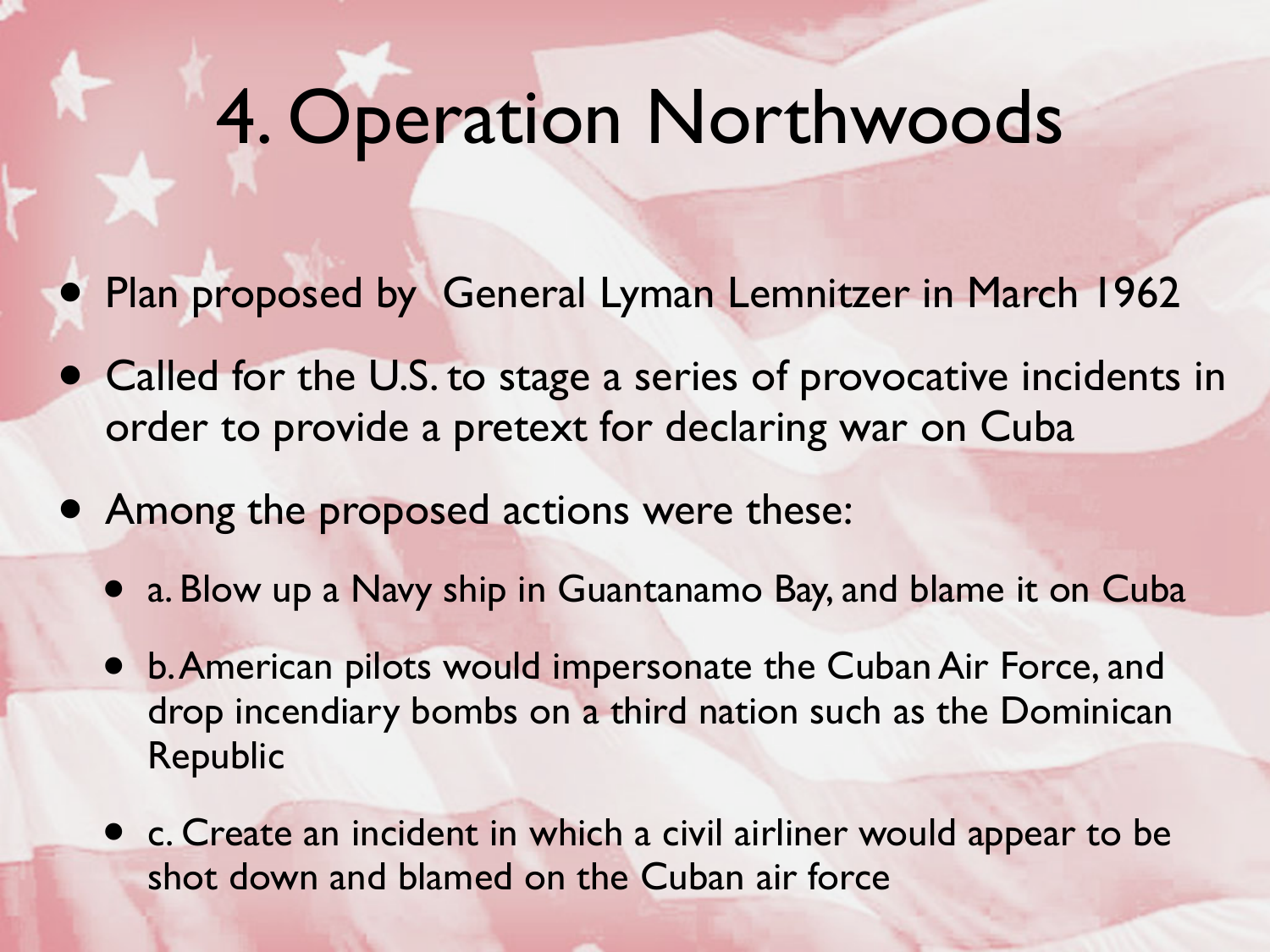

 $\ddot{\phantom{a}}$ 

THE JOINT CHIEFS OF STAFF WASHINGTON 25, D.C.

SFORF CPECIAL HANDLING NOFORK

13 March 1962

 $1.1 - 1.1$ 

#### MEMORANDUM FOR THE SECRETARY OF DEFENSE

Subject: Justification for US Military Intervention in Cuba  $(TS)$  $f$ :

1. The Joint Chiefs of Staff have considered the attached Memorandum for the Chief of Operations, Cuba Project, which responds to a request of that office for brief but precise description of pretexts which would provide justification for US military intervention in Cuba.

2. The Joint Chiefs of Staff recommend that the proposed memorandum be forwarded as a preliminary submission suitable for planning purposes. It is assumed that there will be similar submissions from other agencies and that these inputs will be used as a basis for developing a time-phased plan. Individual projects can then be considered on a case-by-case basis.

3. Further, it is assumed that a single agency will be given the primary responsibility for developing military and para-military aspects of the basic plan. It is recommended that this responsibility for both overt and covert military operations be assigned the Joint Chiefs of Staff.

For the Joint Chiefs of Staff:

SYSTEMATICALLY REVIEWED CLASSIFICATION CONTINUED

TAD CEPDET

 $\frac{1}{2}$   $\frac{1}{2}$ 

L. L. LEMNITZER Chairman Joint Chiefs of Staff

1 Enclosure Memo for Chief of Operations, Cuba Project

**EXCLUDED FROM GDS** 

EXCLUDED FROM AUTOMATIC REGRADING; DOD DIR 5200.10 DOES NOT APPLY

UANDLUMO MOTODM **PATTLE INTERNATIONAL PROPERTY** 

Since an an annual car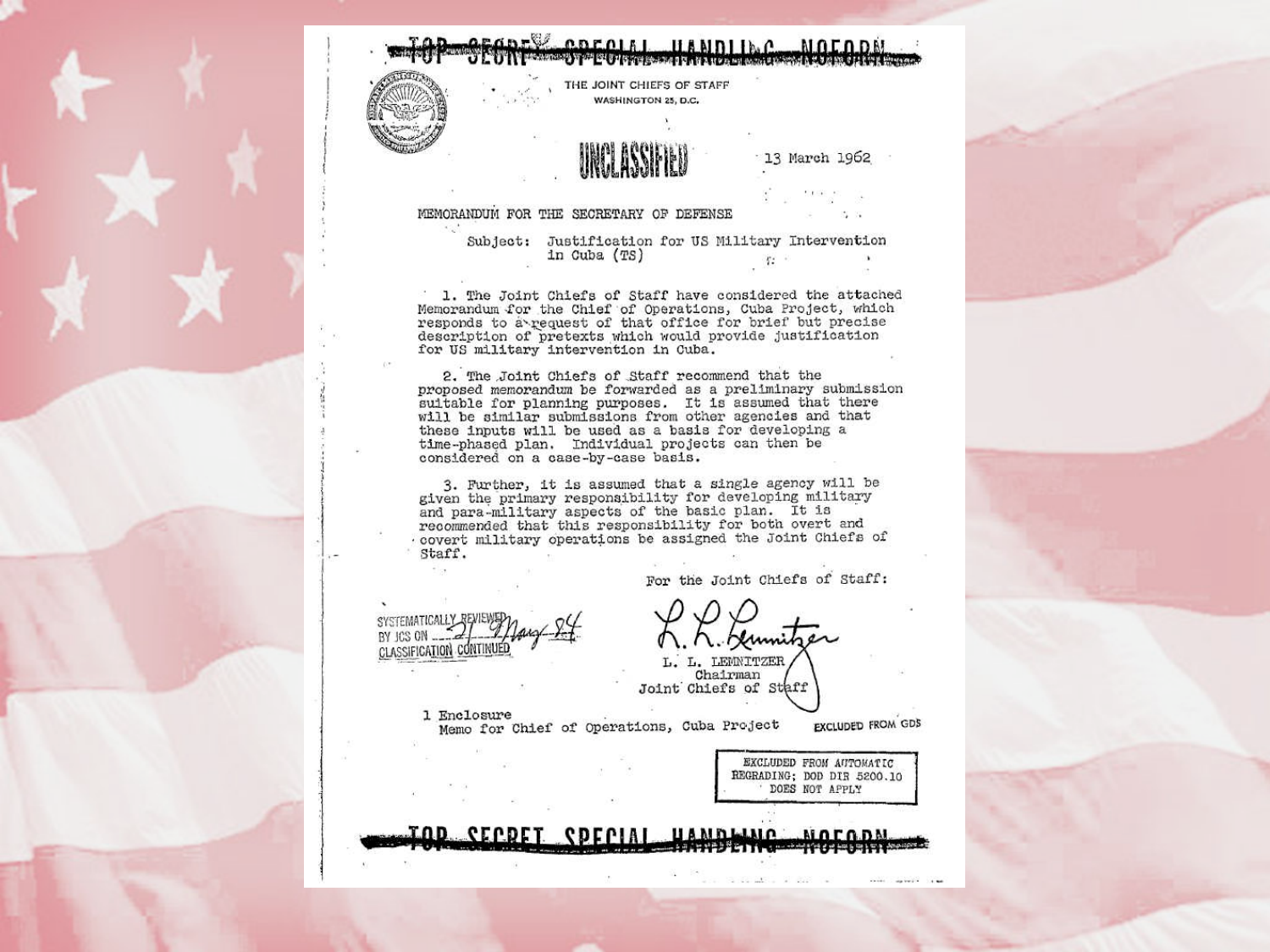c. Commence large scale United States military operations.

3. A "Remember the Maine" incident could be arranged in several forms:

a. We could blow up a US ship in Guantanamo Bay and blame Cuba.

b. We could blow up a drone (unmanned) vessel anywhere

Casualty lists in US newspapers would cause a helpful crew. wave of national indignation.

4. We could develop a Communist Cuban terror campaign in the Miami area, in other Florida cities and even in Washington.

8



Annex to Appendix to Enclosure A

 $\sim 3$ 

#### O.P. SECRET- SPECIAL INTERNATION MERESAIR E. G. Deliverante

6. Use of MIG type aircraft by US pilots could provide. additional provocation. Harassment of civil air, attacks on surface shipping and destruction of US military drone aircraft by MIG type planes would be useful as complementary actions. An F-86 properly painted would convince air passengers that they saw a Cuban MIG, especially if the pilot of the transport were to announce such fact. The primary drawback to this suggestion appears to be the security risk inherent in obtaining or modifying an aircraft. However, reasonable copies of the MIG could be produced from US resources in about three months.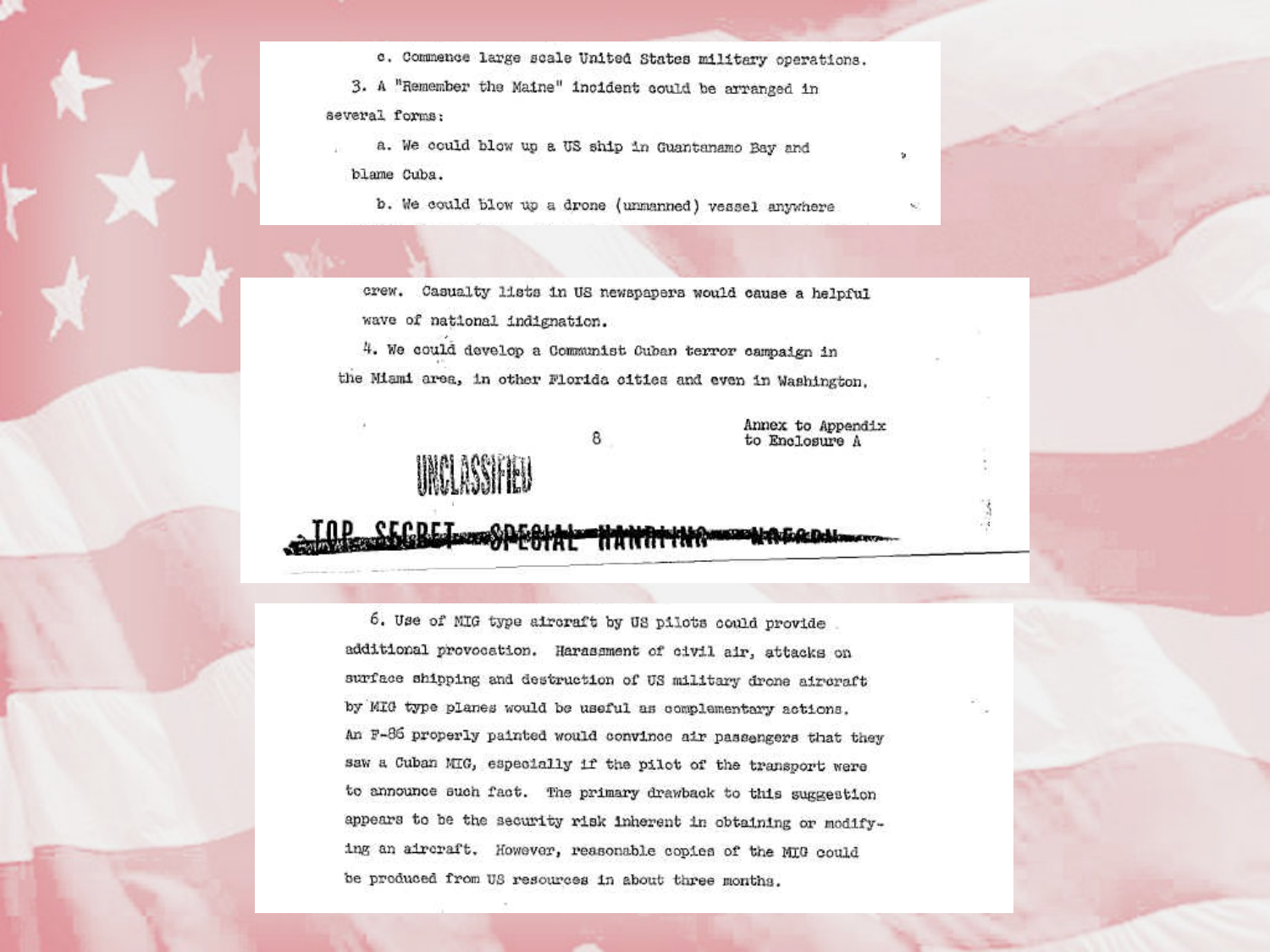# 4. Operation Northwoods (cont'd)

- The plan was approved by the Joint Chiefs of Staff
- Thankfully, John F. Kennedy did not approve Operation Northwoods
- James Bamford's book,"Body of Secrets," details this sorrowful episode in American history.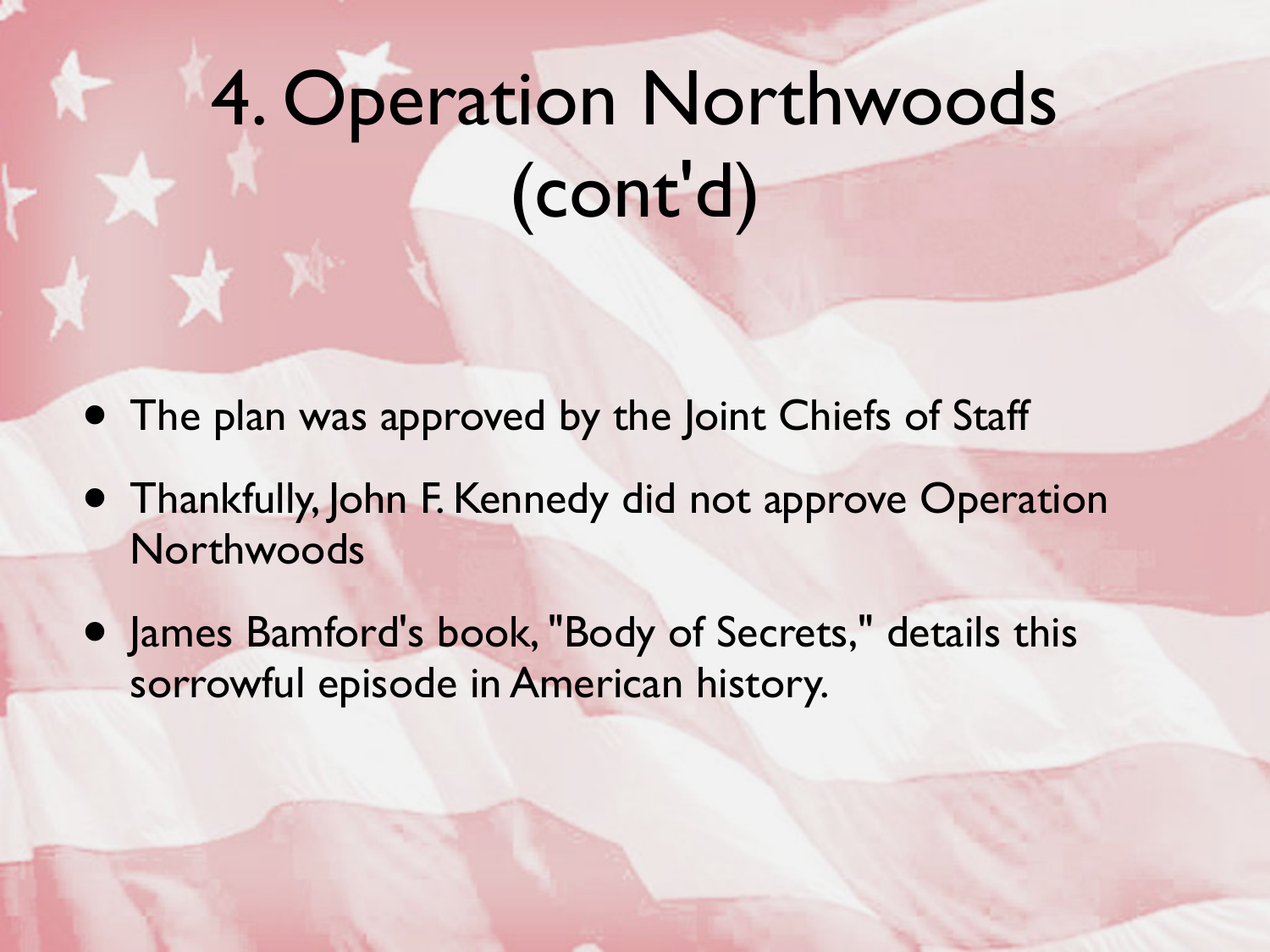# 5. October Surprise

- Hostages were seized by Iran in November 1979
- Reagan campaign was concerned that successful release of hostages would boost Carter's 1980 re-election chances
- Iran needed arms materiel and spare parts for its war with Iraq
- William Casey, Reagan's campaign manager, met with Iranian and Israeli government officials in Paris in early fall of 1980
- Arms were shipped from U.S. through Israeli contacts
- Hostages were released five minutes after Reagan was sworn in as President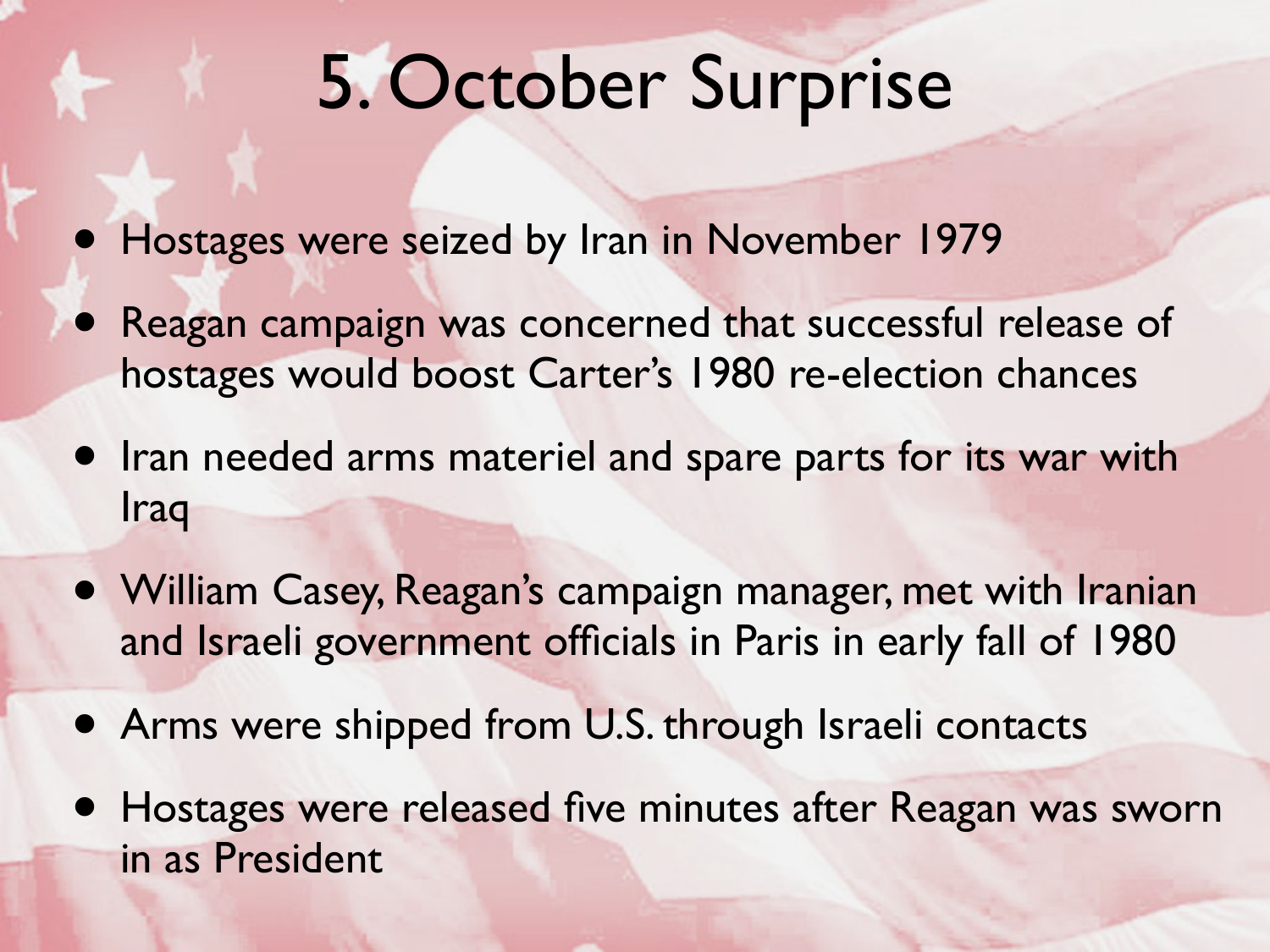## 5. October Surprise (cont'd)

- Private negotiations with a hostile foreign government are treason
- There are two convincing books on this incident, both titled "October Surprise." One was written by Barbara Honegger, who resigned from the Reagan White House staff, and the other by Gary Sick, who was the lead negotiator for the hostage release under Carter.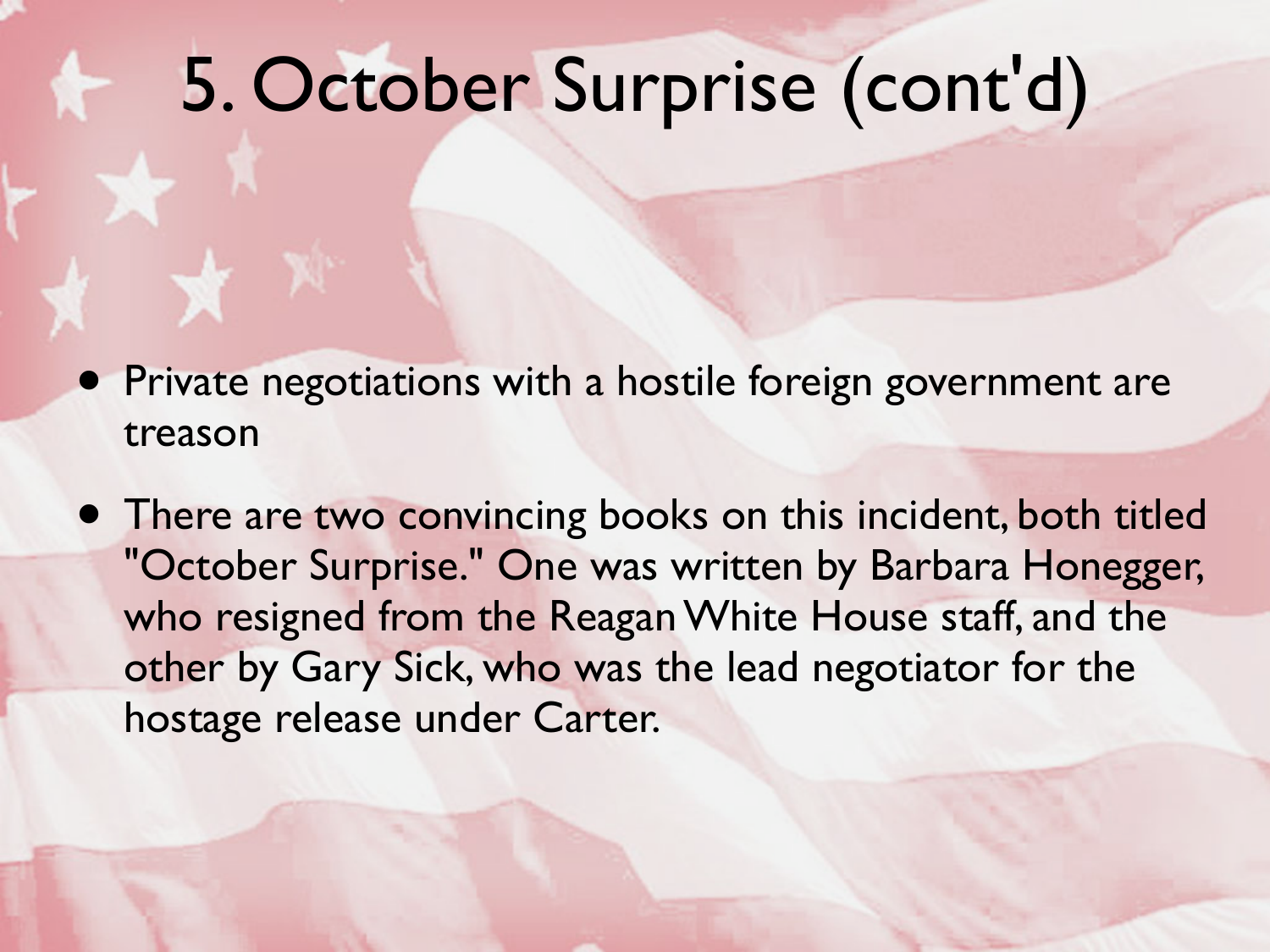#### 6. Iran-Contra

- Many of the same characters as October Surprise conspiracy
- So-called rogue team operating out of the basement of the White House sold arms materiel to Ayatollah Khomeini's Iranian government in violation of the Boland Amendment
- Cash was used to fund the anti-Sandinista contra rebels in Nicaragua
- Arms were initially intended to secure the release of hostages such as Benjamin Weir from Lebanon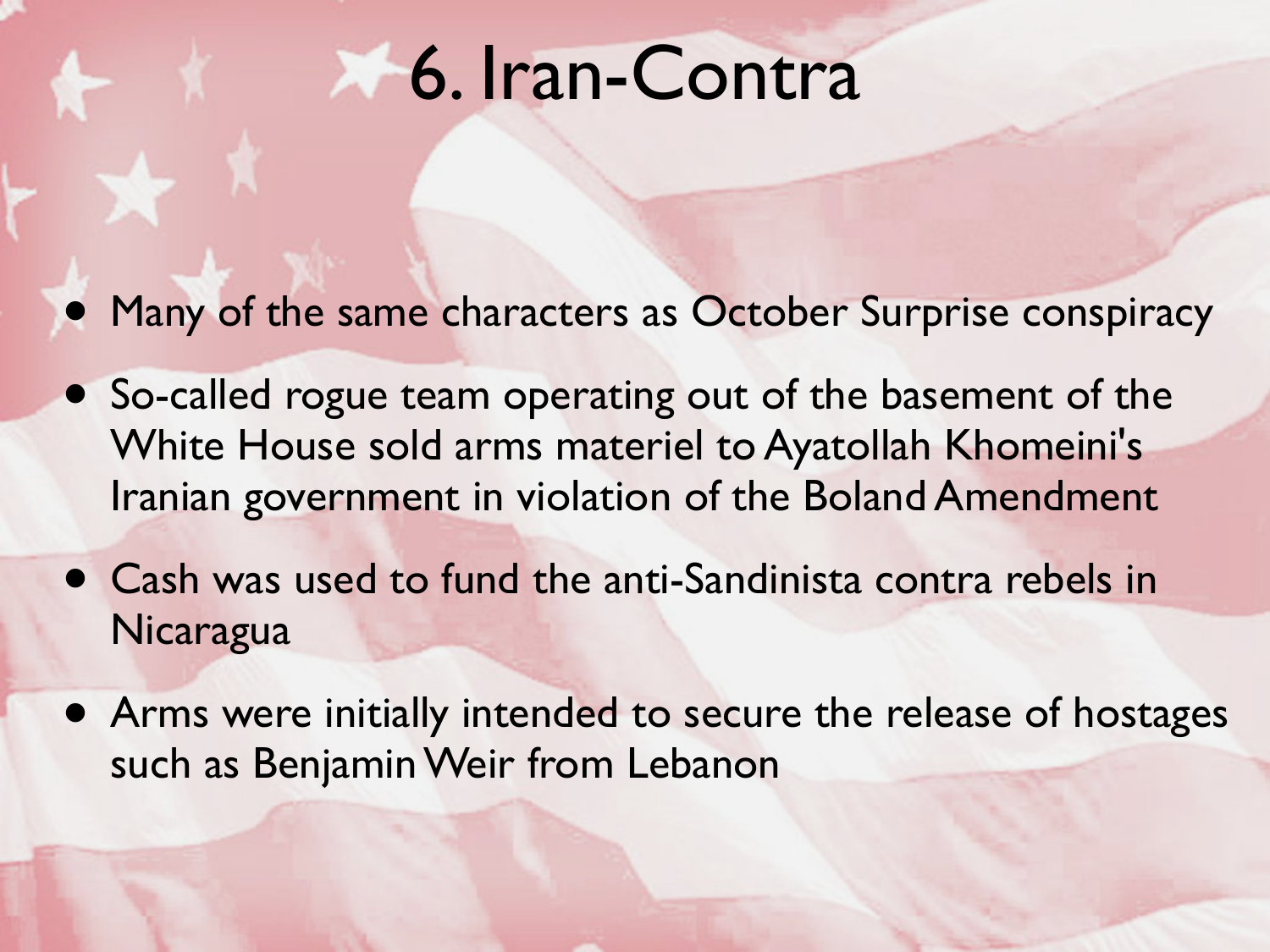## 6. Iran-Contra (cont'd)

- The 1988 Senate committee on Narcotics,Terrorism, and International Operations also concluded that various individuals in the Contra movement were also involved in drug trafficking.
- Oliver North and John Poindexter were convicted of conspiracy to defraud the U.S. in 1988. Poindexter was further convicted of several other felonies: lying to Congress, destruction of documents, and obstruction of justice.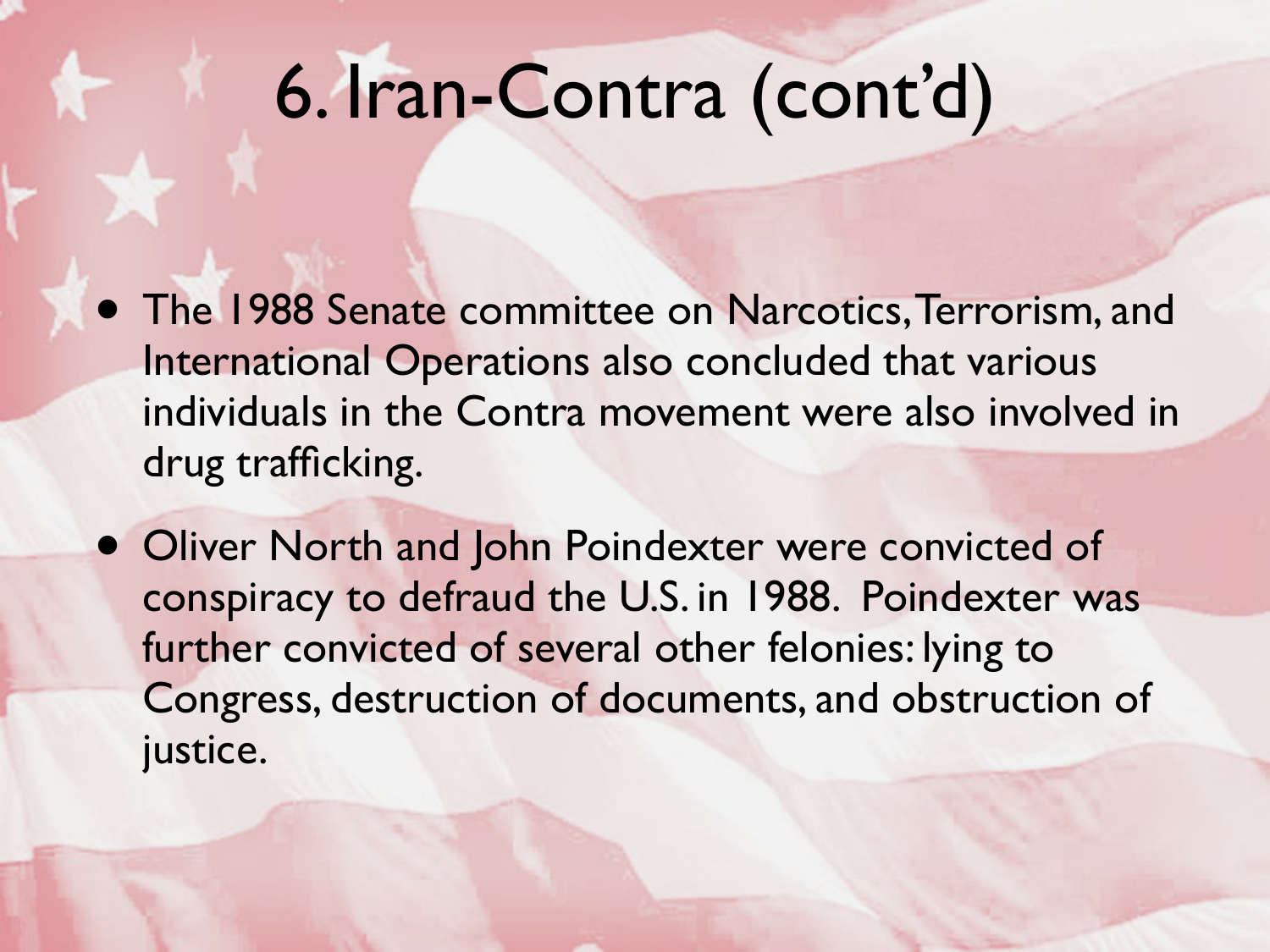### 9-11: a choice of conspiracy theories

- The Official Story:
	- Nineteen fanatical Muslims evade a \$30 billion dollar intelligence/security apparatus
	- Attacks are successful because
		- We weren't aware that we were at war with terrorism
		- Intelligence agencies were hindered by an inability to share information
		- Attacks were so ambitious in scope that our defenses never caught up to what was unfolding
- This could be called The Coincidence Theory, since so many systems failed at once.
- Or...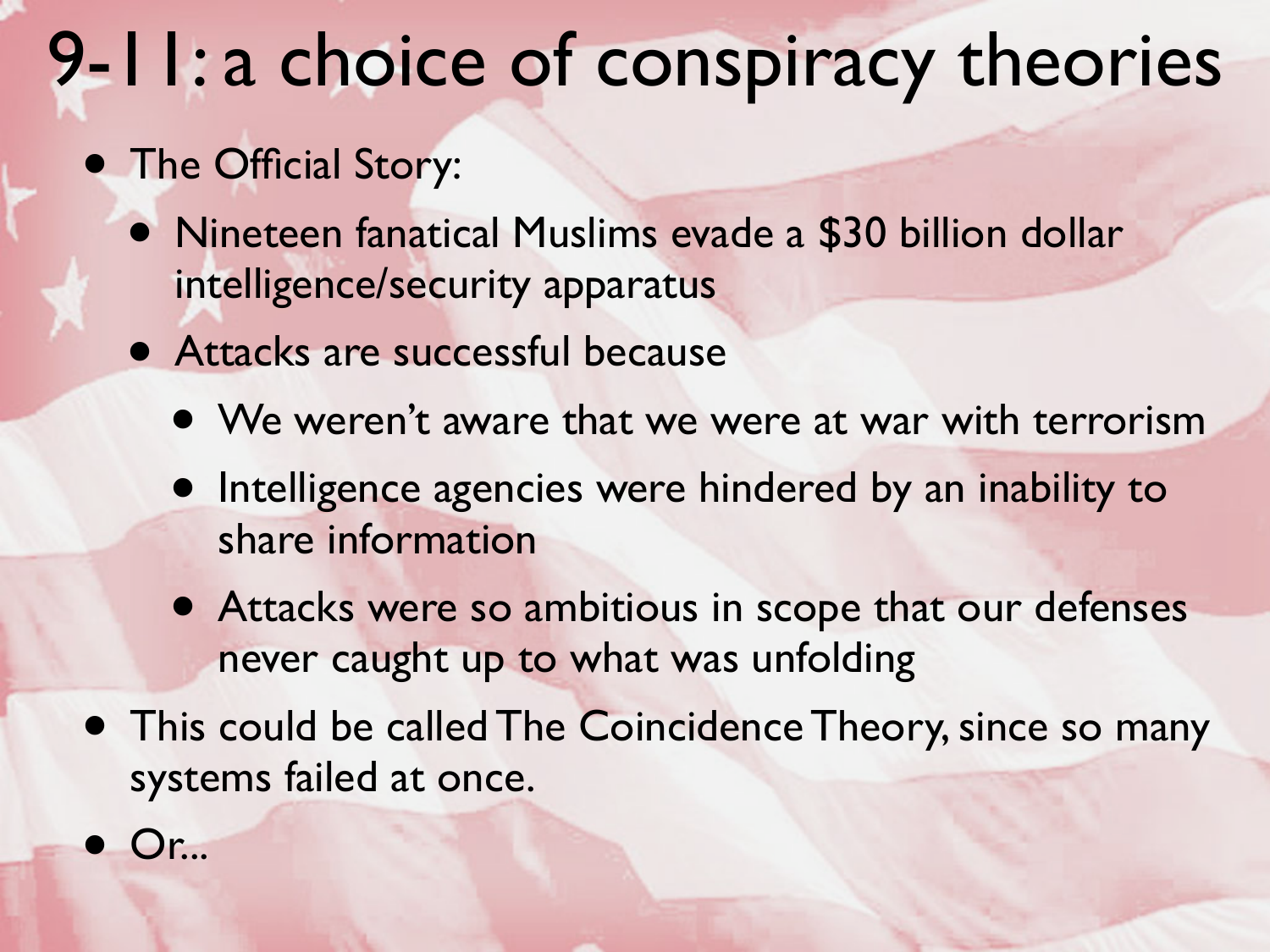# 9-11: a choice of conspiracy theories (cont'd)

• ... perhaps something else happened.

- We cannot say precisely what really happened, or why, but we can point out obvious inconsistencies in the Official Story that suggest some level of complicity on the part of the U.S. government.
- To get fixated on "what really happened" is something of a trap: for years people have debated what happened in the Kennedy assassination, to the exclusion of why it happened and who benefited.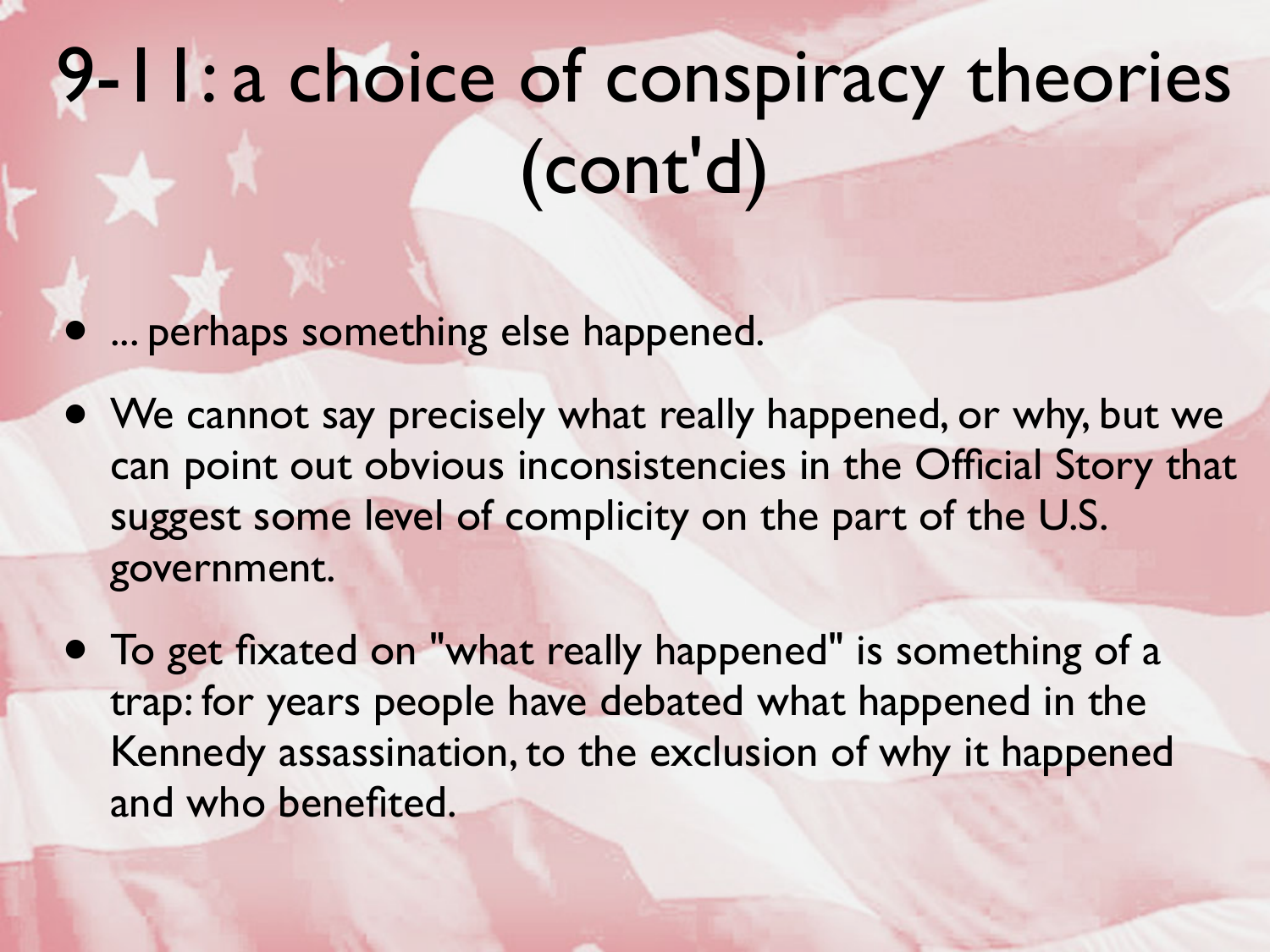# Another way to look at it coincidence?

- Mindy Kleinberg was one of the first of the victim's families to testify before the commission.
- She said,"It has been said that intelligence agencies have to be right 100% of the time, and the terrorists have to be lucky only once. This explanation... simple on it's face, is wrong in its value. Because the 9/11 terrorists were not just lucky once; they were lucky over and over again."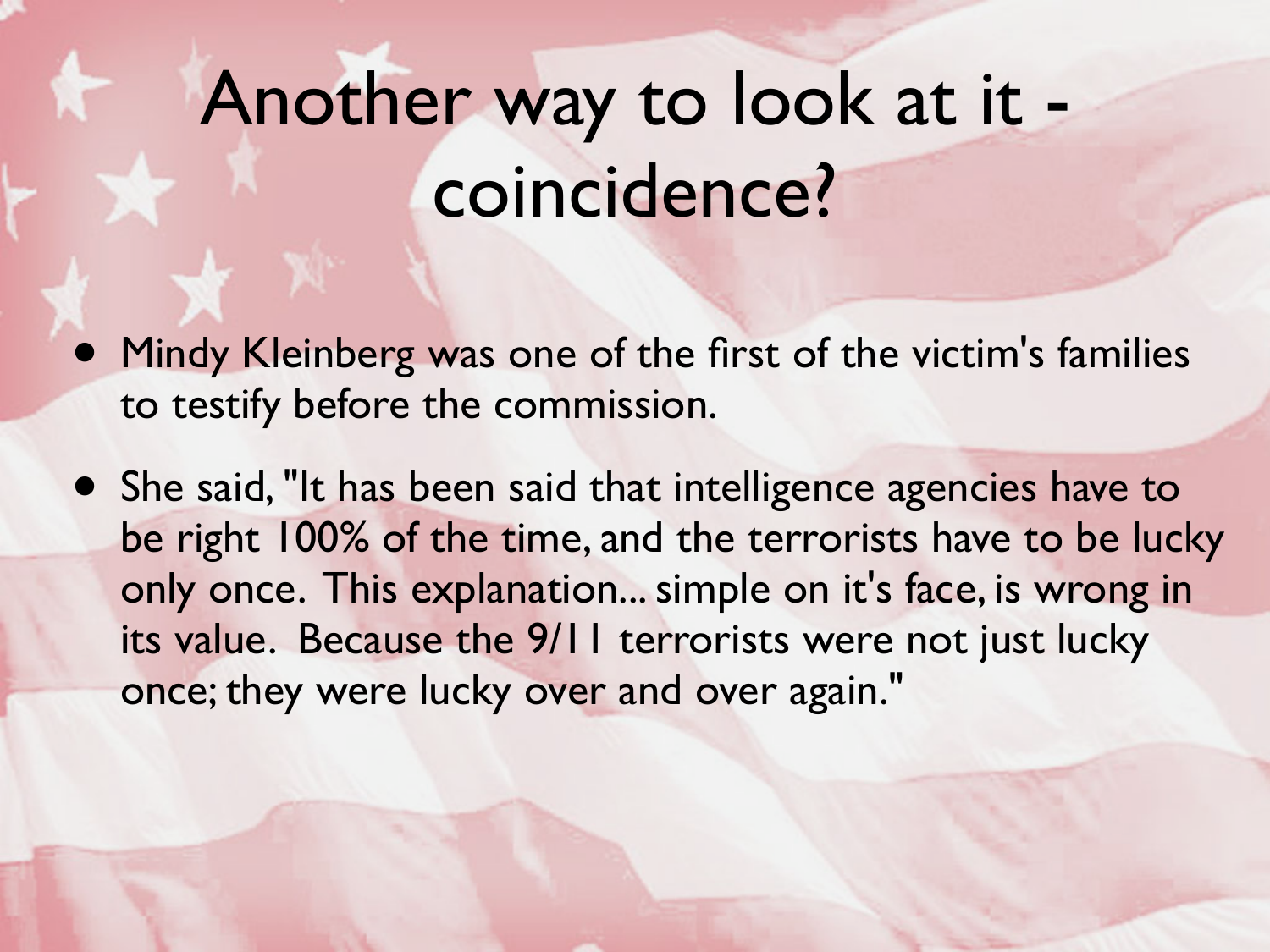# Another way to look at it coincidence? (cont'd)

- Mindy noted some of the many ways in which the terrorists were lucky:
	- Real-time monitoring software at the SEC did not catch the unusual trading in the airline stocks prior to the attacks
	- Under existing rules, 15 of the 19 hijackers should have been stopped from entering the country with invalid visa applications
	- Nine of the hijackers were singled out for additional security checks at the airports, yet were permitted to board anyway
	- Established protocols for dealing with errant planes and possible hijackings were not followed
	- High level officials were apparently not notified promptly, and took no decisive action as the hijackings unfolded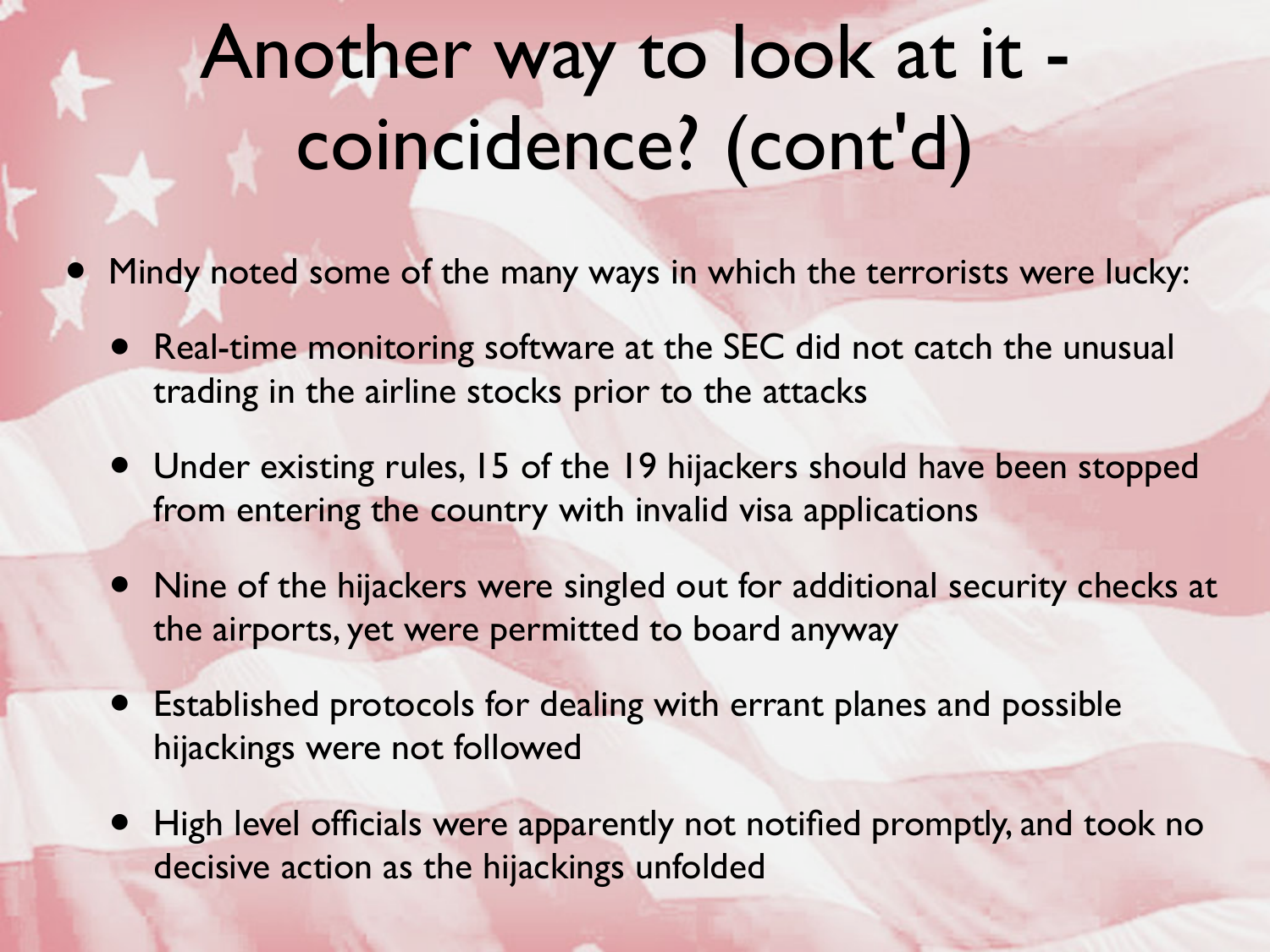# Another way to look at it coincidence? (cont'd)

- Mindy summed up her testimony by saying, "To me, luck is something that happens once. When you have this repeated pattern of broken protocols, broken laws, and broken communications, one cannot still call it luck."
- Mindy did not use the word complicity, but it is clear that she has doubts about the Official Story.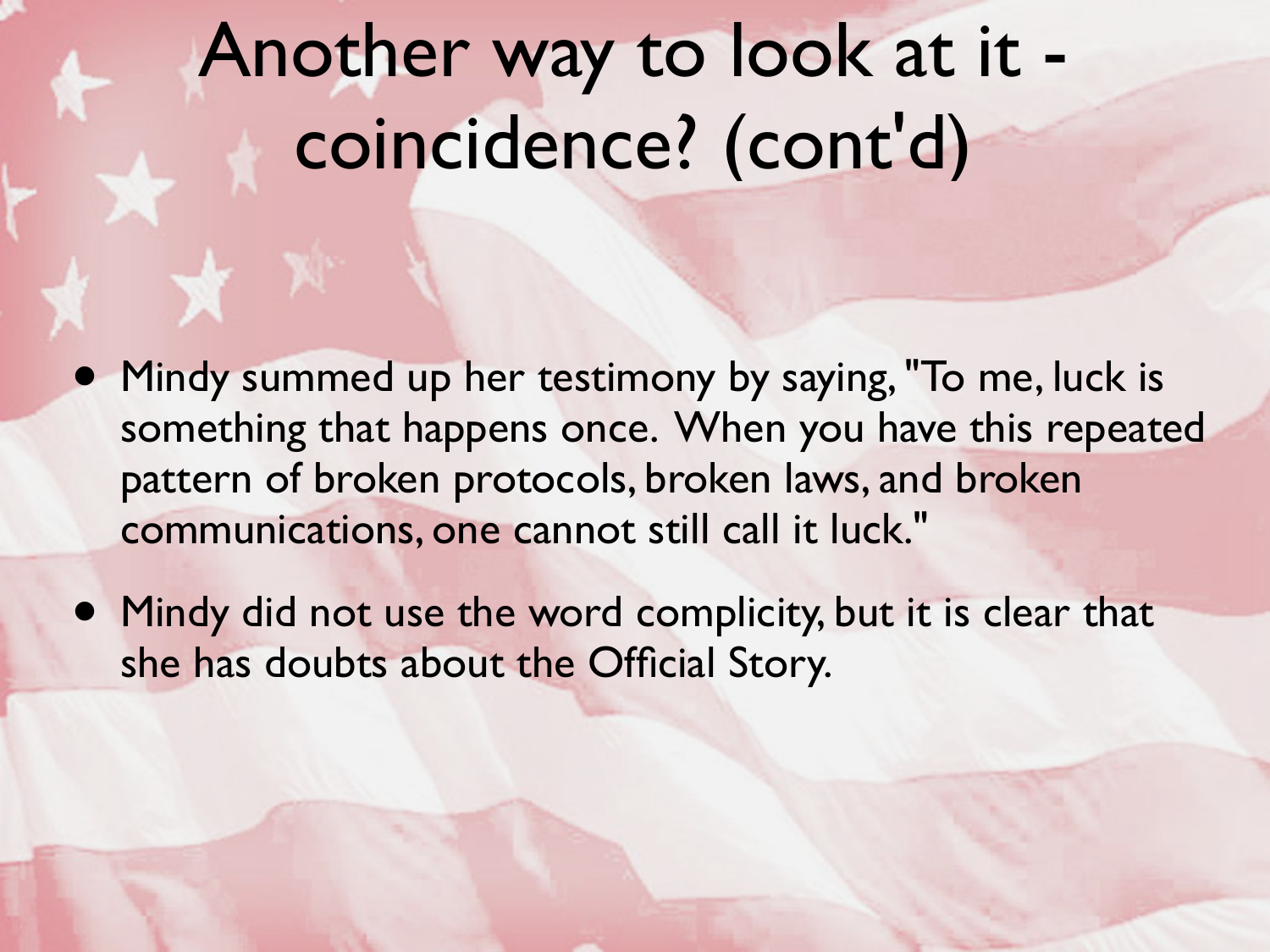## What is complicity?

- One of David Ray Griffin's contributions to the 9-11 community is a catalog of different levels of complicity. It is important to keep these in mind as you review the evidence, so as to make up your own mind about what level of complicity is proven for you. The eight levels of complicity that he proposes are these:
	- 1. Construction of a false account
	- 2. Something expected by the intelligence agencies
	- 3. Specific events expected by the intelligence agencies
	- 4. Intelligence agencies involved in the planning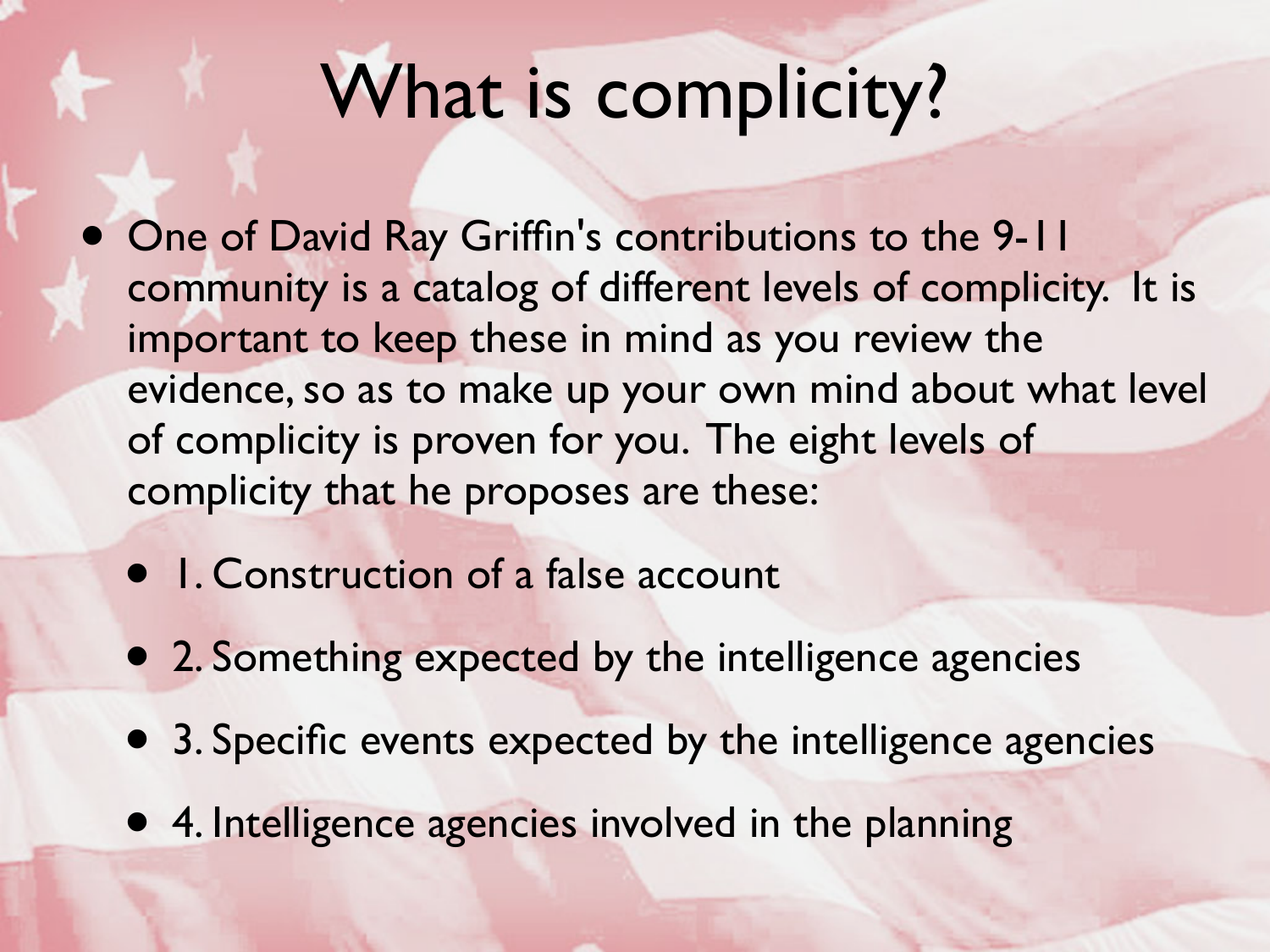## What is complicity? (cont'd)

- Levels of complicity (cont'd)
	- 5. Pentagon involved in the planning
	- 6. Something expected by the White House
	- 7. Specific advance knowledge by the White House
	- 8. White House involved in the planning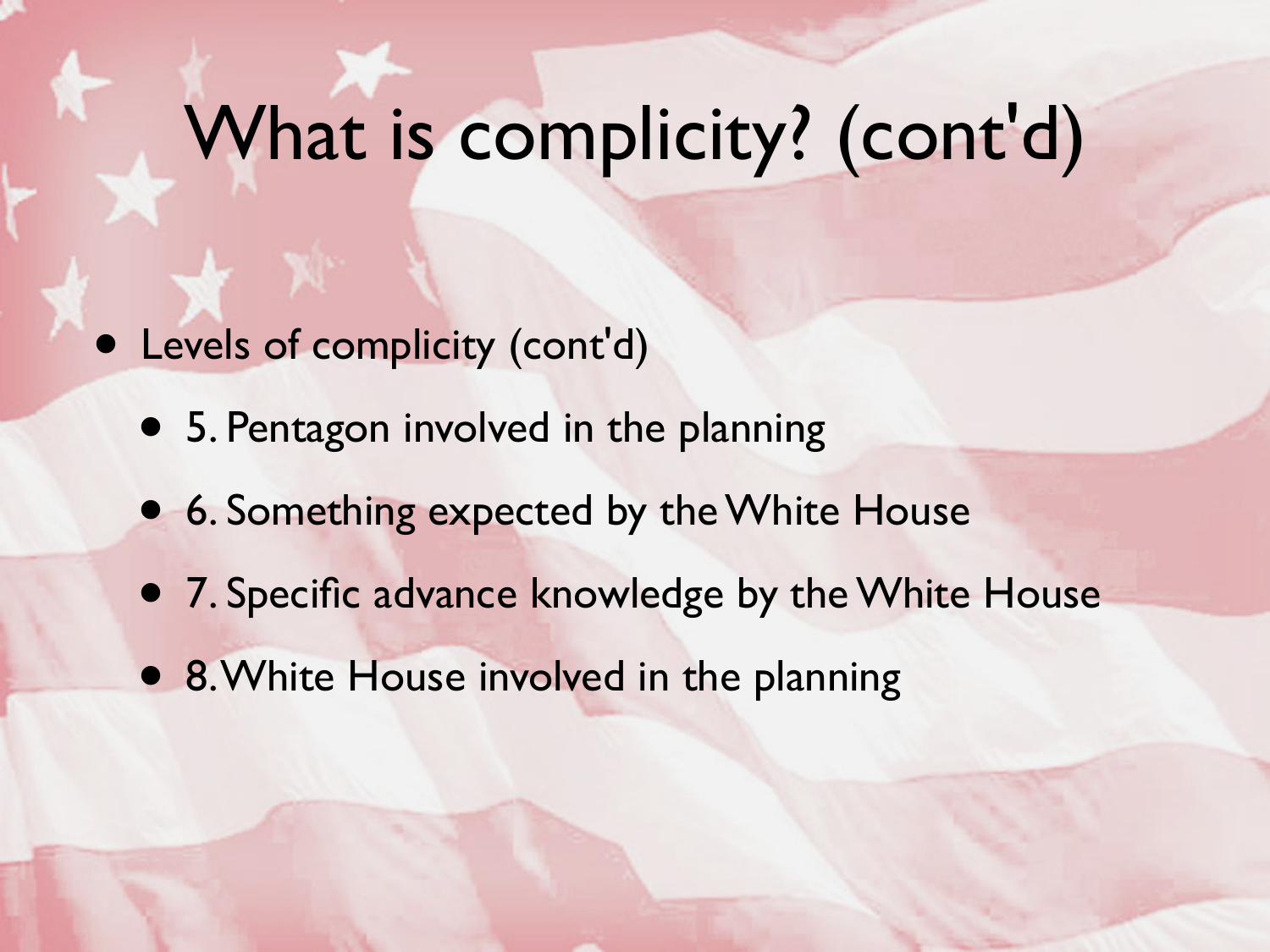## The Great Deception

- Narrated by Barry Zwicker, Canadian television journalist
- Barry is the host of Mediafiles on Vision TV, a mainstream public broadcasting program in Canada
- Barry is also a primary organizer of the Toronto 9-11 Inquiry in June 2004

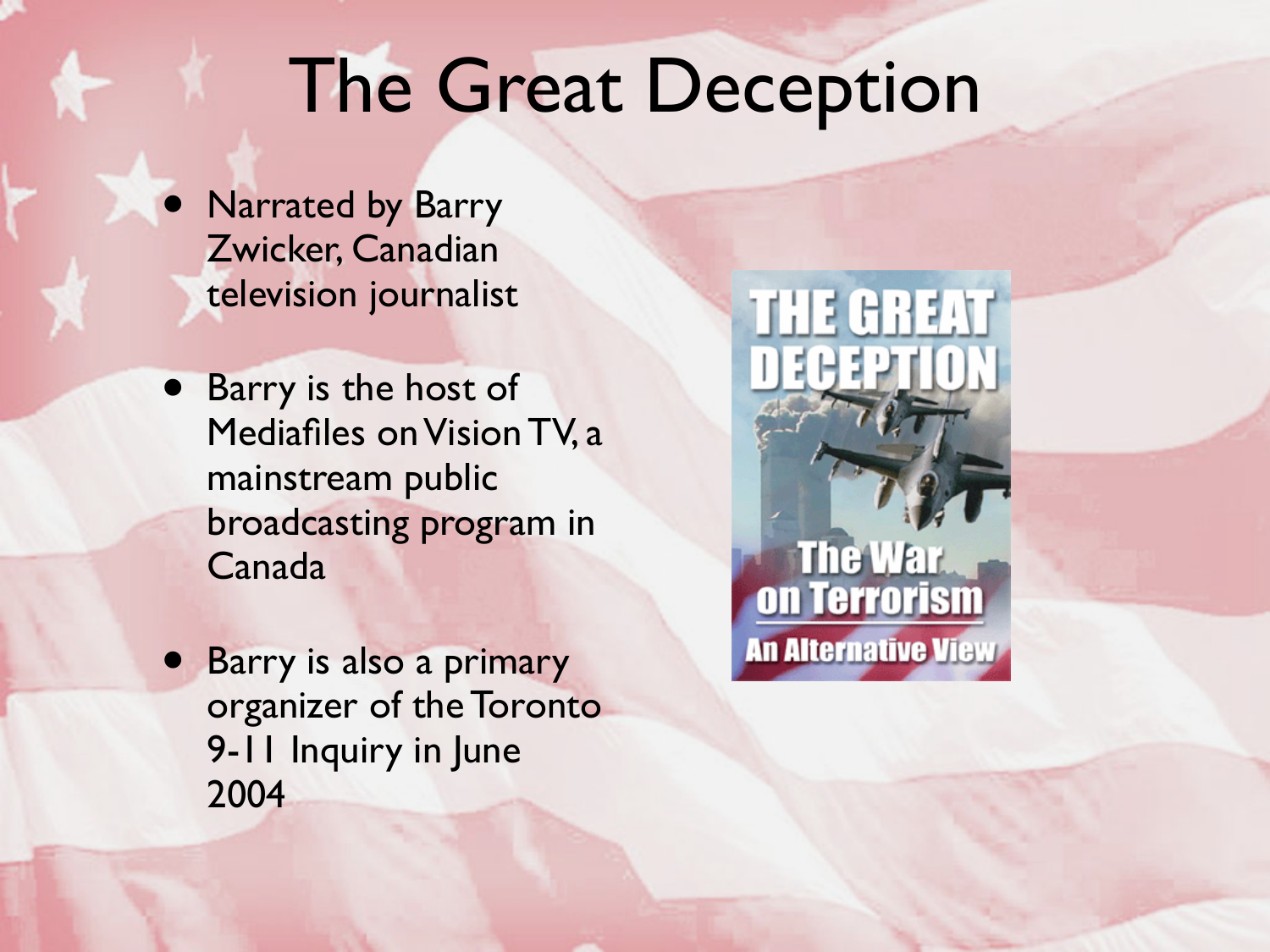# The case for complicity: a preview of the weeks ahead

- The stand-down of NORAD during the attacks
- The argument for controlled demolition as the cause of the WTC collapse, especially WTC7
- The physical impossibility of a jetliner causing the observed damage of the Pentagon
- The likelihood that Flight 93 was shot down, and why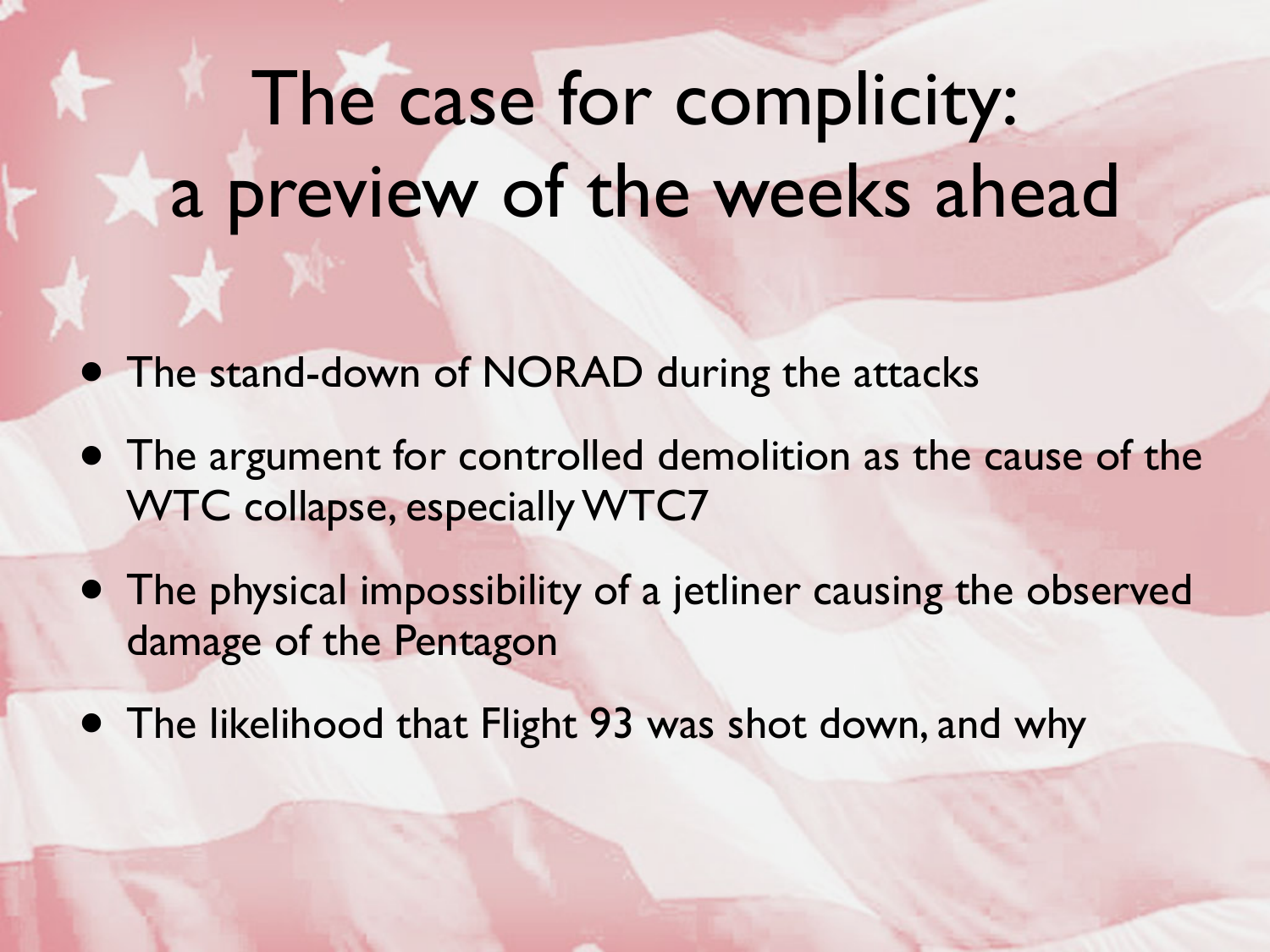# The case for complicity: a preview of the weeks ahead

- The political agenda of the Bush administration, and their need for a Pearl Harbor event
- The foreign intelligence warnings that were ignored, and the domestic investigations that were spiked
- The on-going coverup via the National Commission on the Terrorist Attacks on the U.S.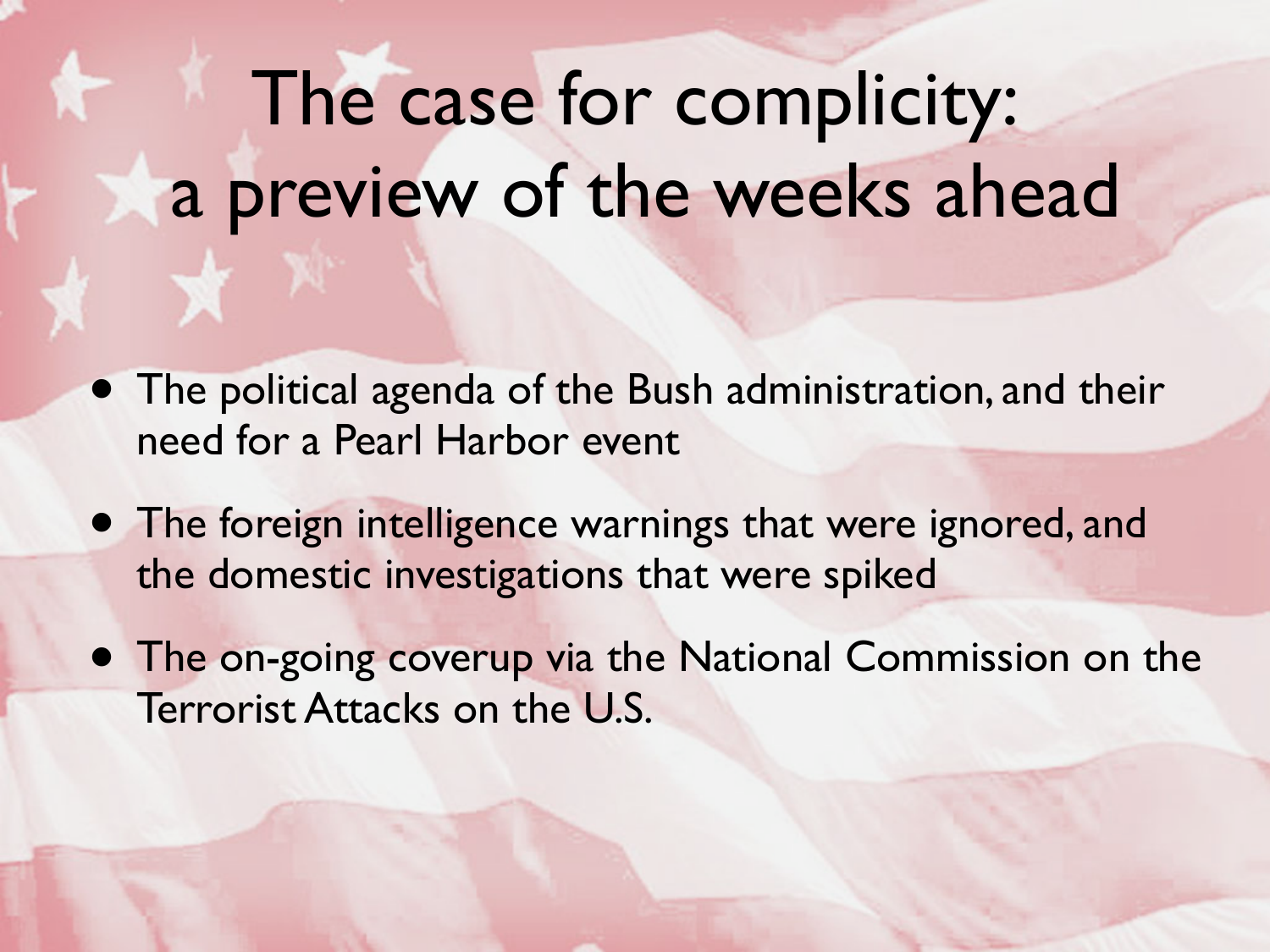#### Summary

- In short, there is no area of the 9-11 tragedy that does not bear some imprint of complicity and cover-up, provided you are willing to keep an open mind and think critically.
- The nature of the evidence is cumulative and comprehensive. It does not depend on whether a single weak link may be disproven; rather, much of it is independent.
- Based on the evidence to be presented, there is a strong prima facie case for a rigorous investigation by Congress or the press or an international "truth tribunal."